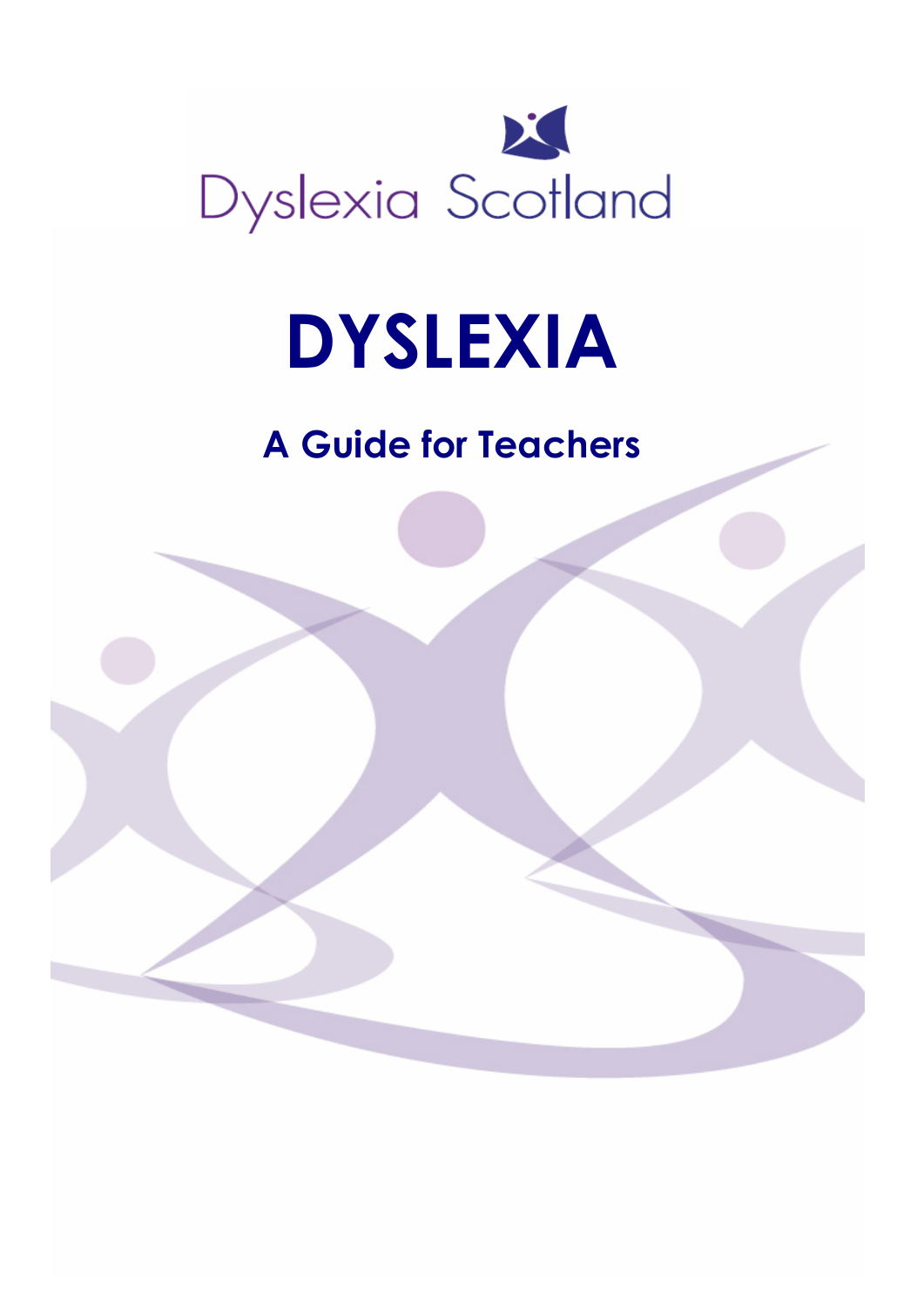# DYSLEXIA SCOTLAND

Dyslexia Scotland is a national voluntary organisation supporting people with dyslexia in Scotland. The headquarters are located in Stirling, with a network of volunteer-led branches across Scotland.

Amongst many other things, Dyslexia Scotland and its network of branches strive to raise awareness of the nature of dyslexia and how it can affect children, young persons, and adults in all aspects of their daily lives. Dyslexia Scotland provides a service which is unique in Scotland giving advice, information, and support to people with dyslexia, their families, teachers, employers and to other professionals who have an interest in dyslexia.

On behalf of people with dyslexia in Scotland, Dyslexia Scotland responds to consultation documents issued by the Scottish Government and aims to influence the educational policy of both central and local government. Dyslexia Scotland representatives attend meetings of all manner of formal and informal bodies to ensure that the voice of people with dyslexia in Scotland is heard by those who should hear it.

**Dyslexia Help-line:** A confidential telephone Help-line service is in operation, run by experienced knowledgeable staff. The Help-line is open Monday to Friday from 10.00 a.m. until 4.00 p.m. The calls are about all aspects of dyslexia and if you would like to discuss your individual circumstances, with an independent person, then Dyslexia Scotland has dyslexia advisors who can assist you. The number to call is: 0844 800 8484.

Membership: Anyone can become a member of Dyslexia Scotland for a nominal annual subscription. Members are kept up-to-date on advancements in the world of dyslexia as well as on the activities of Dyslexia Scotland and its local branches. Membership application forms are available on request.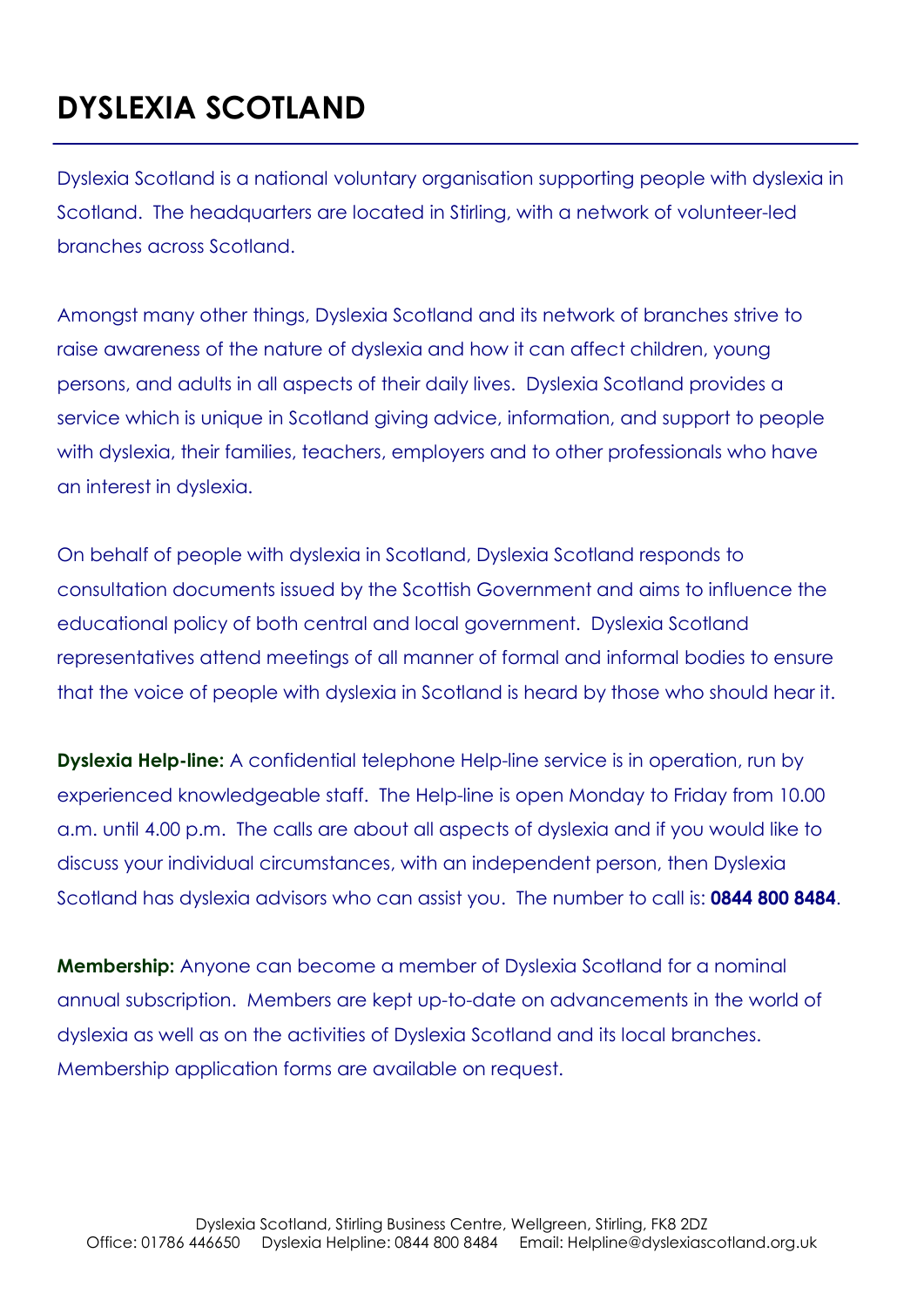**National Tutor List:** This is an "information only" service. Application forms for prospective tutors are available on request. People who require the services of a tutor should contact Dyslexia Scotland for the relevant details.

**Presentations:** Dyslexia Scotland is experienced in presenting Workshops/Talks/Seminars for all manner of situations. These can be arranged for professional and nonprofessional groups with in-service training designed to suit your individual requirements. Dyslexia Scotland also runs National Conferences, seminars and road shows to raise awareness about dyslexia to a range of different audiences.

Information and Advice: Dyslexia Scotland works with a range of practitioners and providers to develop and co-ordinate materials and resources for teachers and others who work with people with dyslexia. Further details can be found on: www.dyslexiascotland.org.uk

Assessments: Dyslexia Scotland can provide information for teachers about resources under development on dyslexia assessments in schools. Dyslexia Scotland can also provide information about chartered psychologists prepared to carry out independent assessments.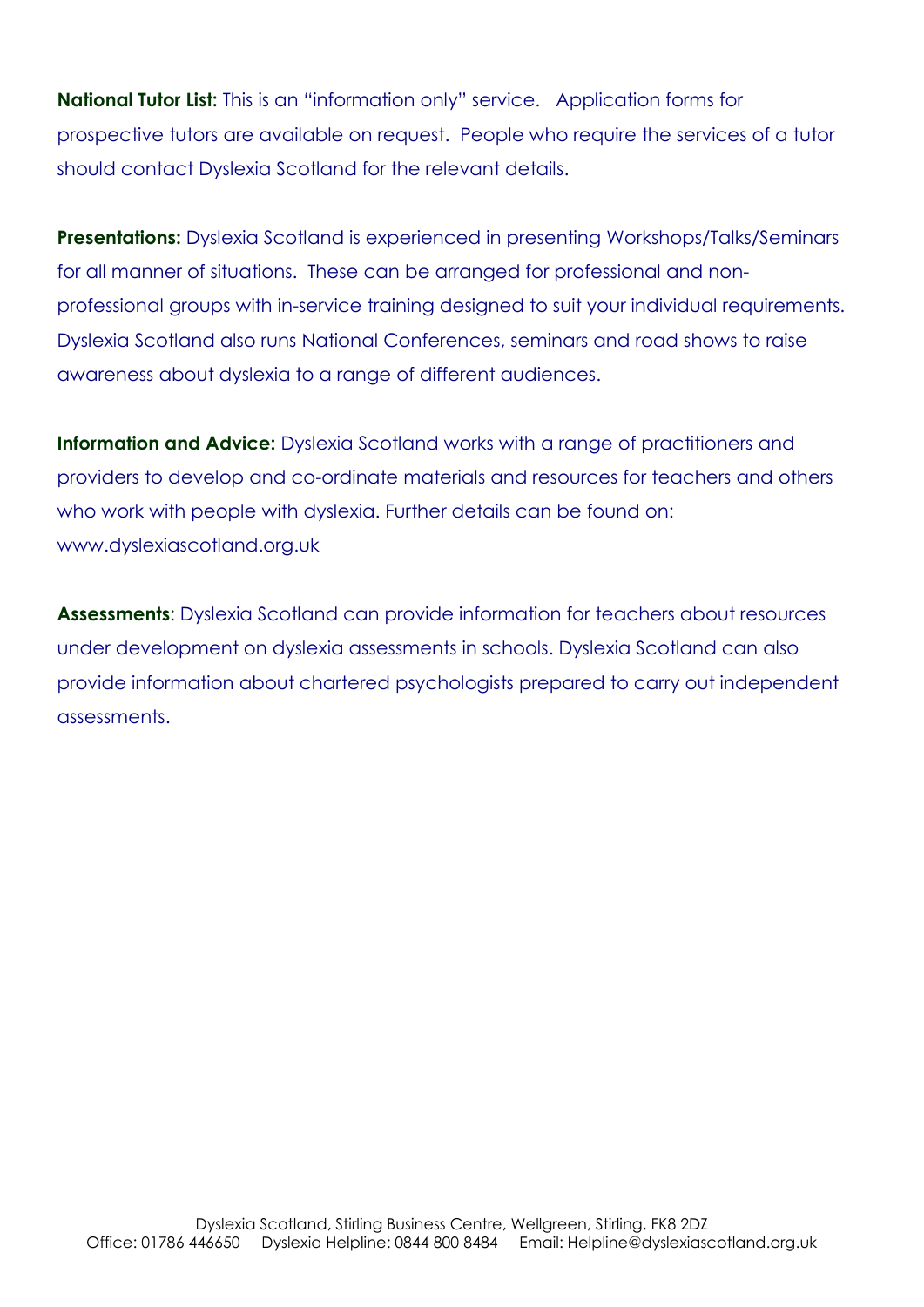Included in this brief guide are the following Appendixes.

- Appendix 1 What is Dyslexia?
- $\checkmark$  Appendix 2 Indications of Dyslexia
- $\checkmark$  Appendix 3 Pre-School/Early Identification
- $\checkmark$  Appendix 4 Teaching The Dyslexic in the Classroom
- $\checkmark$  Appendix 5 Numeracy Difficulties
- $\checkmark$  Appendix 6 Hints for Homework
- Appendix 7 Reading List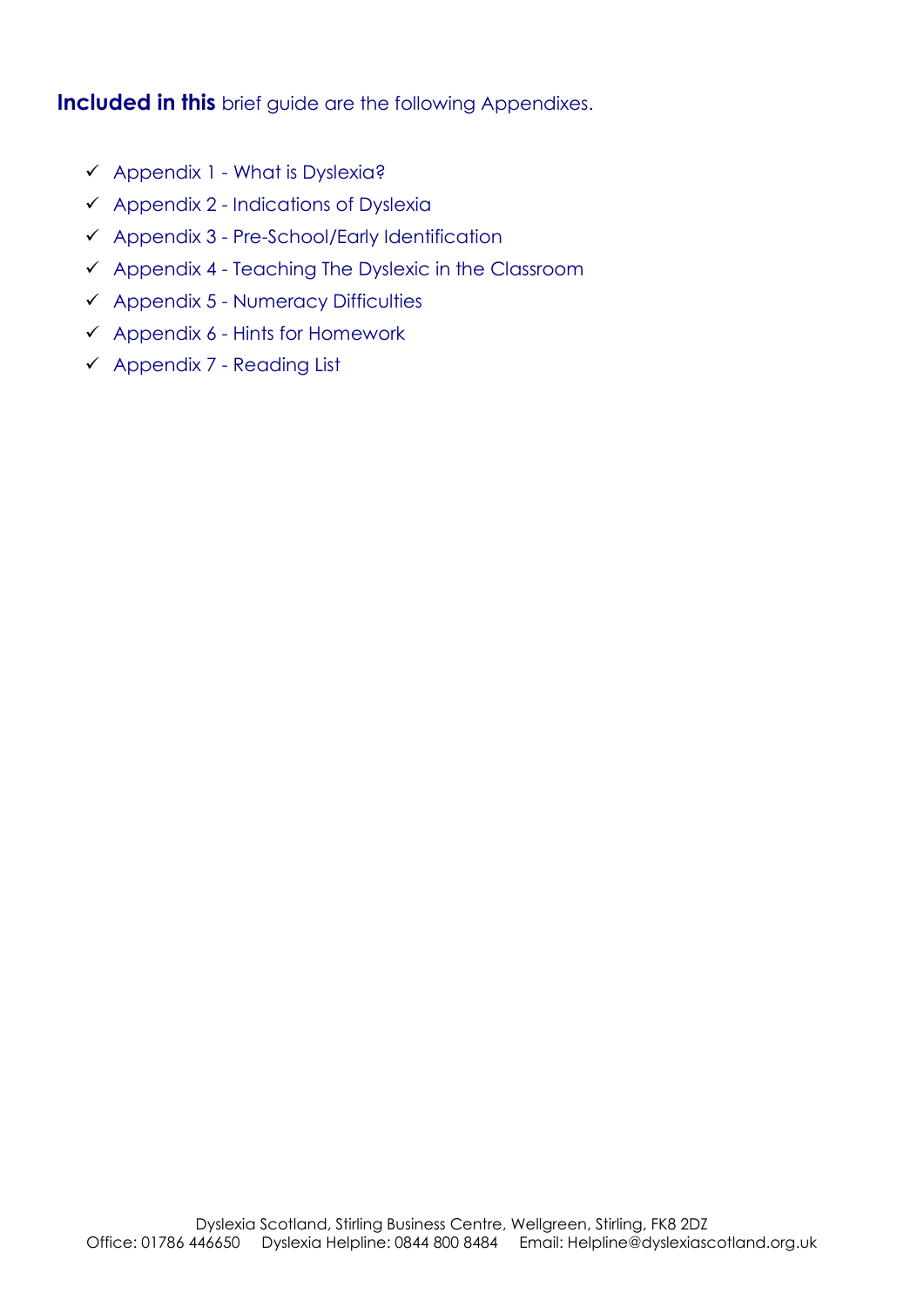# **APPENDIX 1 - WHAT IS DYSLEXIA?**

#### WHAT IS DYSLEXIA? Working definition of dyslexia: January 2009

The following working definition of dyslexia has been developed by the Scottish Government, Dyslexia Scotland and the Cross-Party Group on Dyslexia in the Scottish Parliament. This is one of many definitions available. The aim of this particular working definition is to provide a description of the range of indicators and characteristics of dyslexia as helpful guidance for educational practitioners, pupils, parents/carers and others. This definition does not have any statutory basis.

Dyslexia can be described as a continuum of difficulties in learning to read, write and/or spell, which persist despite the provision of appropriate learning opportunities. These difficulties often do not reflect an individual's cognitive abilities and may not be typical of performance in other areas.

The impact of dyslexia as a barrier to learning varies in degree according to the learning and teaching environment, as there are often associated difficulties such as:

- \* auditory and/or visual processing of language-based information
- phonological awareness
- \* oral language skills and reading fluency
- \* short-term and working memory
- \* sequencing and directionality
- \* number skills
- \* organisational ability

Motor skills and co-ordination may also be affected.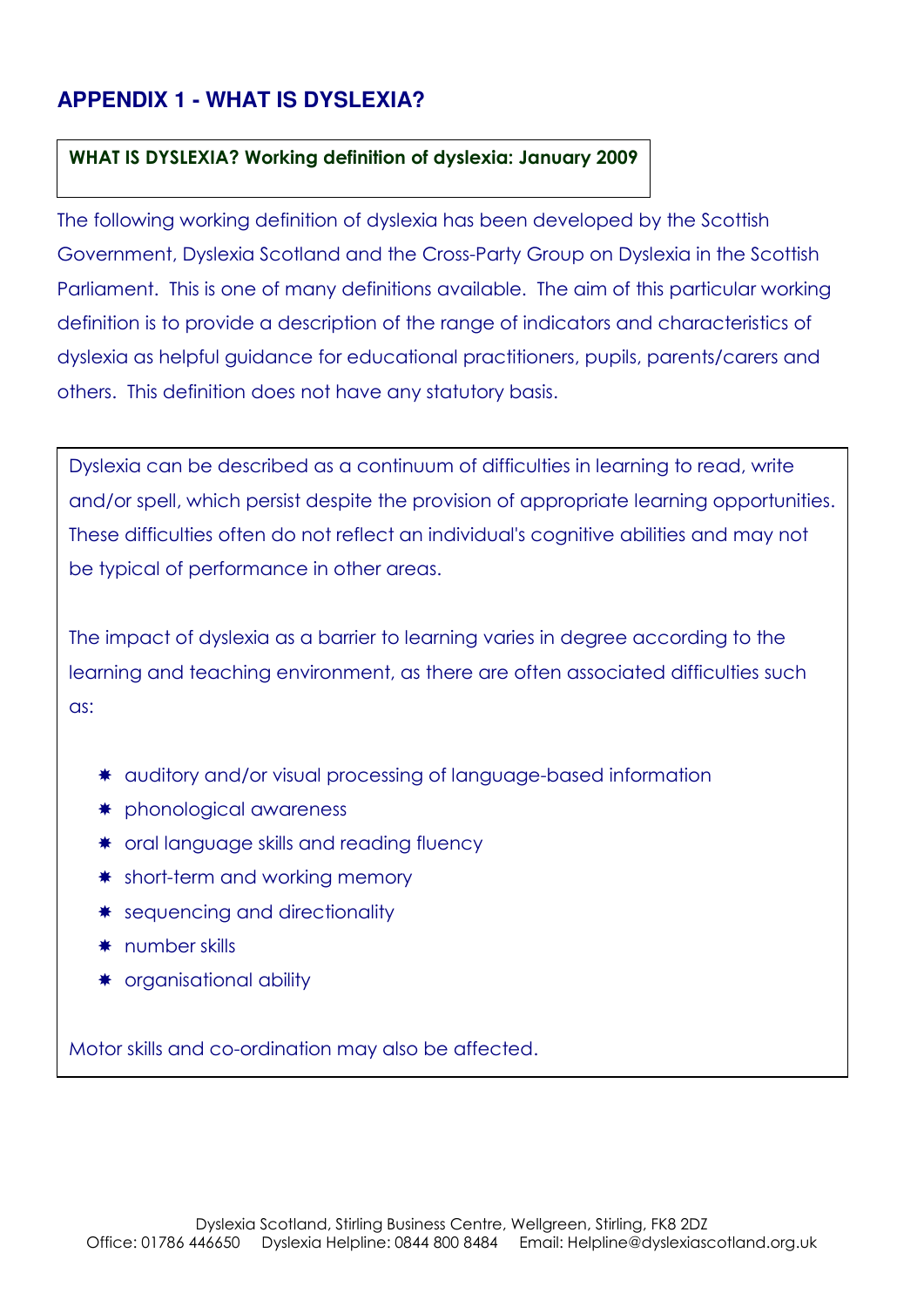Dyslexia exists in all cultures and across the range of abilities and socio-economic backgrounds. It is a hereditary, life-long, neuro-developmental condition. Unidentified, dyslexia is likely to result in low self-esteem, high stress, atypical behaviour, and low achievement.

Learners with dyslexia will benefit from early identification, appropriate intervention and targeted effective teaching, enabling them to become successful learners, confident individuals, effective contributors and responsible citizens.

People with dyslexia can be talented in many ways e.g. they can have strongly developed spatial awareness, have good problem solving skills and can often present themselves well orally.

#### What causes dyslexia?

Research is ongoing with this perplexing question but what is clear is that dyslexia is not a 'disease' or 'condition'. At this moment in time, there is still no known way to 'cure' the difficulty. Recent studies have shown that dyslexia can be hereditary.

There is an individual difference in learning style in some people, finding an acquisition of literacy skills inordinately difficult. The following are some associated possible "causes"-

- \* a delay or difference in the way the brain specialises for language; in other words a brain organisation not favouring symbolic and sound - symbol processing. This is neither brain damage nor defect, but relates to individual differences in the development of the brain. In another culture, the dyslexic person might be "normal" and the average person "different".
- \* problems in processing speech sounds, particularly in segmentation of sounds and in awareness of the phoneme (sound unit) structure.
- \* difficulties in coding (i.e. translating and storing) visual information into sounds.
- \* wider difficulties in short-term memory such as remembering visual or auditory sequences, immediate verbal memory and accessing alphabetical rules.

The underlying difficulties give rise to problems in learning alphabetical names, remembering spelling patterns, reading phonetically, giving letters and words verbal meaning, sequencing, and directional confusions. In other words, these difficulties give rise to dyslexia.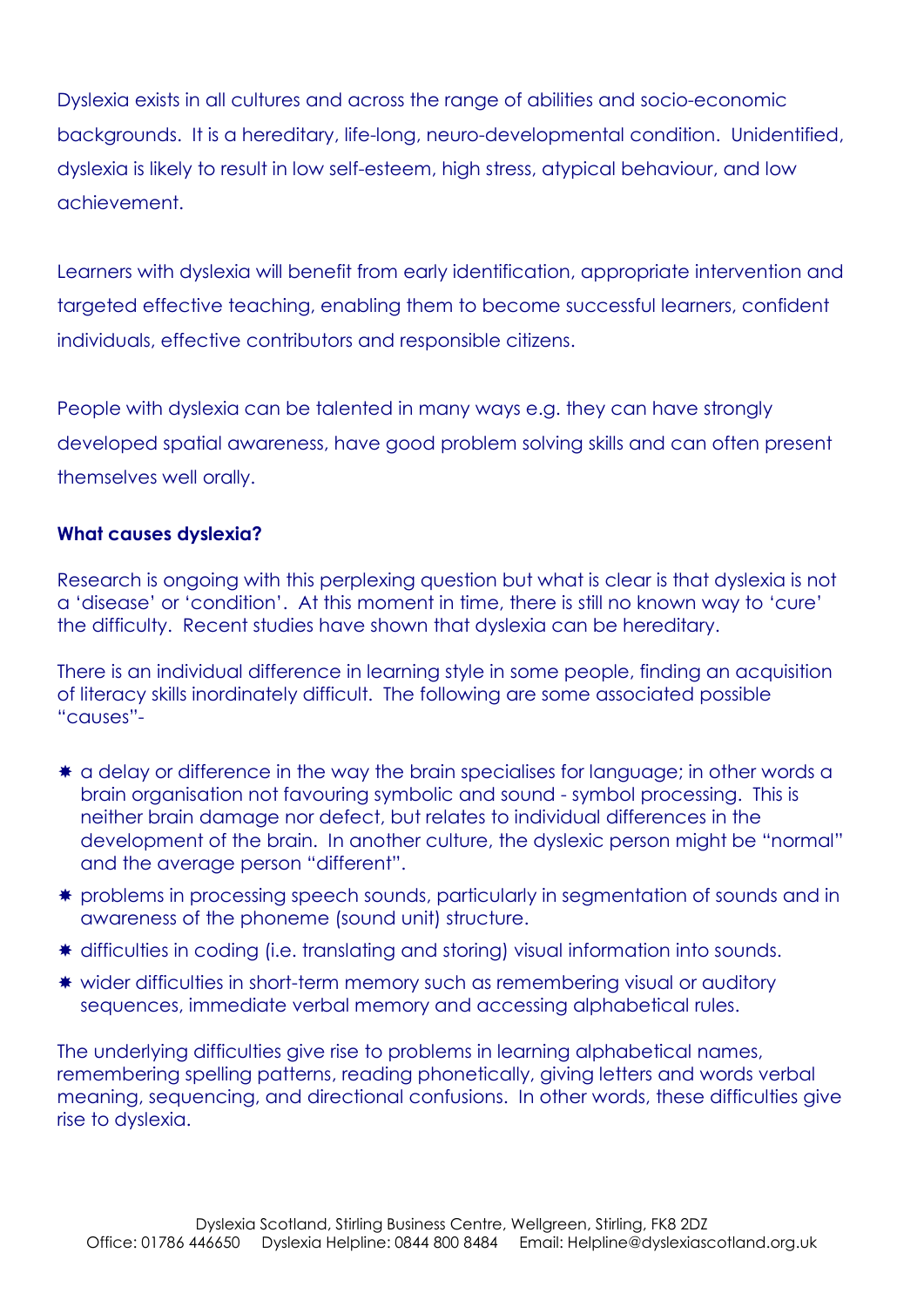#### Is dyslexia a rare phenomenon?

Research suggests that one person in ten (10%) of the population is dyslexic to some degree. One in four of these are thought to be severely dyslexic (2.5% of the population).

#### Can dyslexia be overcome?

If appropriate support is given then improvements can be made. In a school setting reading, writing and spell can fall further and further behind if the difficulties are not recognised and supported on a regular and re-occurring basis. In terms of workplace support, provided the correct level and type of support is given the more likely the person will succeed.

The problem can be difficult to overcome and expectations should be realistic, particularly in relation to complex spelling and written expression. However, if the right help is given there is no reason why a person's true potential cannot be achieved.

#### What is "appropriate" or the "right" help?

Support should match task to learner by the careful development of an individual programme based on the individual's particular needs. Sometimes asking the person themselves can produce simple but effective results to a problem. Dyslexic people can usually suggest their own solutions to problems.

Research shows that dyslexic people do improve with:

- O Small group (or one-to-one) support.
- As early identification and remediation as possible.
- O Understanding and encouragement.
- A structured multi-sensory method of teaching e.g. sound-symbol associations, and simultaneous oral spelling.
- A structured approach based on established phonetic principles.
- O Matching task to learner ie. individualised instruction based on careful assessment.
- $\Omega$  Teaching to strengths and the person's learning style to help remediate the weaknesses whilst utilising their strengths.
- O Mnemonics and "concrete" aids.
- O Help with organisation.
- O Patience and understanding.

#### Dyslexic people do not improve with:

- Unspecific remedial methods, i.e. more reading, more spelling.
- In a child's particular instance, being left to "grow out of it".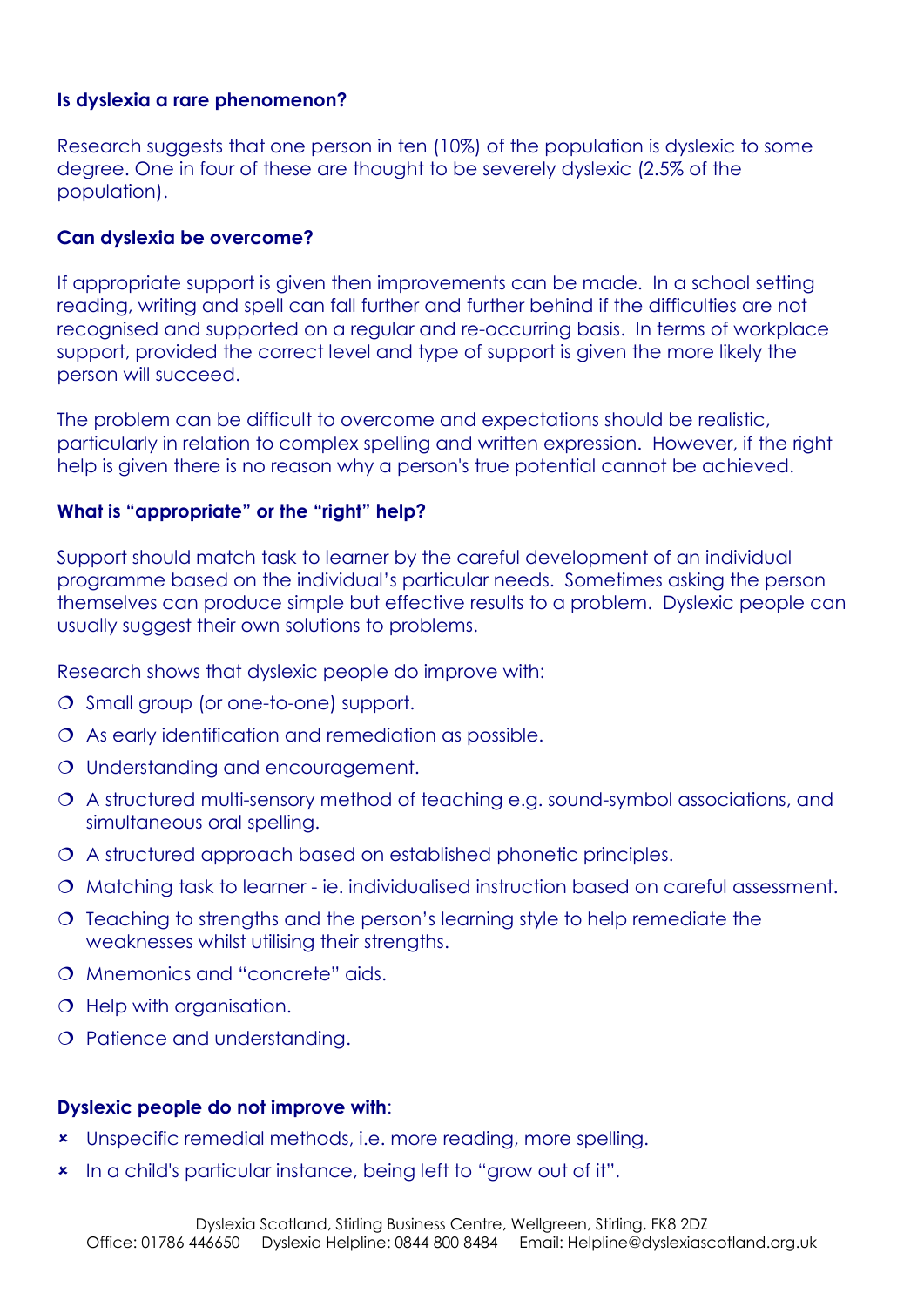- Training visual or auditory perception alone (unless within written language itself).
- Punishments, threats of being disciplined or sacked, ridiculed in front of others.
- **\*** Inappropriate labelling, name calling e.g. thick, stupid, lazy.

Many of the following characteristics may be present:-

#### **STRENGTHS**

Strongly developed spatial awareness.

Can be talented in many ways e.g. They can excel in many areas particularly:

- Designing, Art
- $\checkmark$  Music
- $\checkmark$  Engineering
- $\checkmark$  Computing
- $\checkmark$  Mechanics
- $\checkmark$  Sports
- $\checkmark$  Drama, Entertainment
- $\checkmark$  Building
- $\checkmark$  Science

Dyslexic people can be extremely

- $\checkmark$  imaginative, creative
- $\checkmark$  adaptable, resourceful
- $\checkmark$  practical
- $\checkmark$  and sensitive to the needs of others.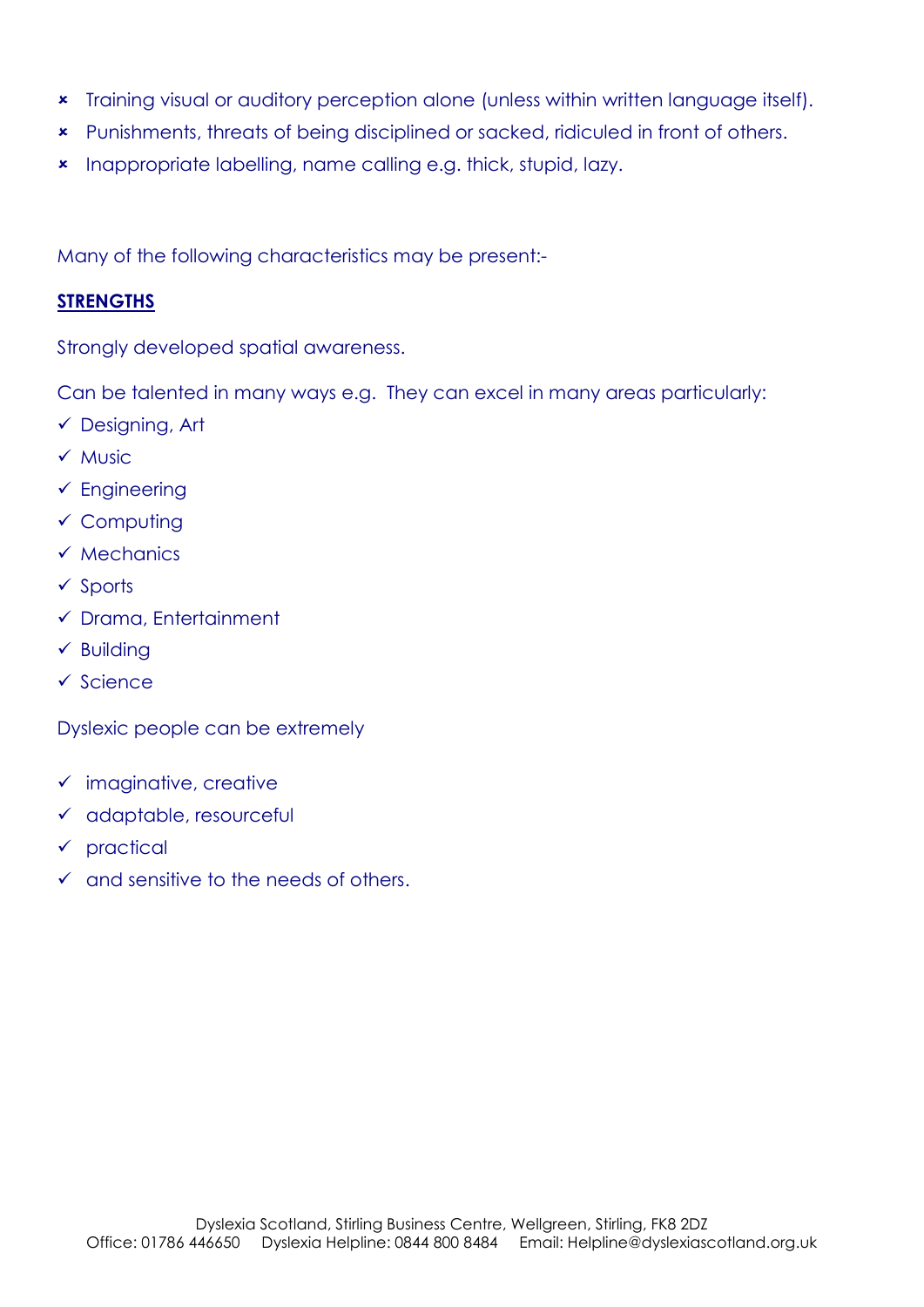# APPENDIX 2 - INDICATIONS OF DYSLEXIA

- **Performs well orally but finds difficulty with reading, writing and spelling.**
- Reversals in letters when writing and/or in numeracy.
- Are known to be clumsy.
- Late in development of speech, walking etc.
- Has an average or high IQ but does not do well academically.
- **Low tolerance of own lack of achievement.**
- Restlessness, poor concentration span, inattentive, forgetful, easily tired.
- Poor sense of direction-confusion of left and right.
- **Has good days and bad days.**
- **Spells phonetically.**
- Can sometimes see patterns in printed text. Complains of headaches when reading.
- Says that words move around the page or that text is alaring at them.

#### MEMORY AND SPEECH DIFFICULTIES

- \* Poor articulation.
- \* Difficulty in 'getting out' what he/she wants to say.
- \* Lack of intonation when reading aloud.
- \* Misuse of words.
- \* Incorrect or confusing sentence structure.
- \* Using mainly 'simple' sentence structure.
- \* Inability to follow verbal instructions, especially a sequence of instructions.
- \* Difficulty in learning days of the week, months of the year, multiplication tables.
- \* Tendency to forget names of common objects and people.
- \* Inability to recognise rhymes.
- \* Difficulties in learning to use a clock or watch.
- \* Confusion of syllables in speech f / th / v.
- \* Confusion of syllables in speech ephelant, sghapetti.
- \* Forgetting what he/she was going to say, while waiting for a pause in the conversation or in the middle of a sentence.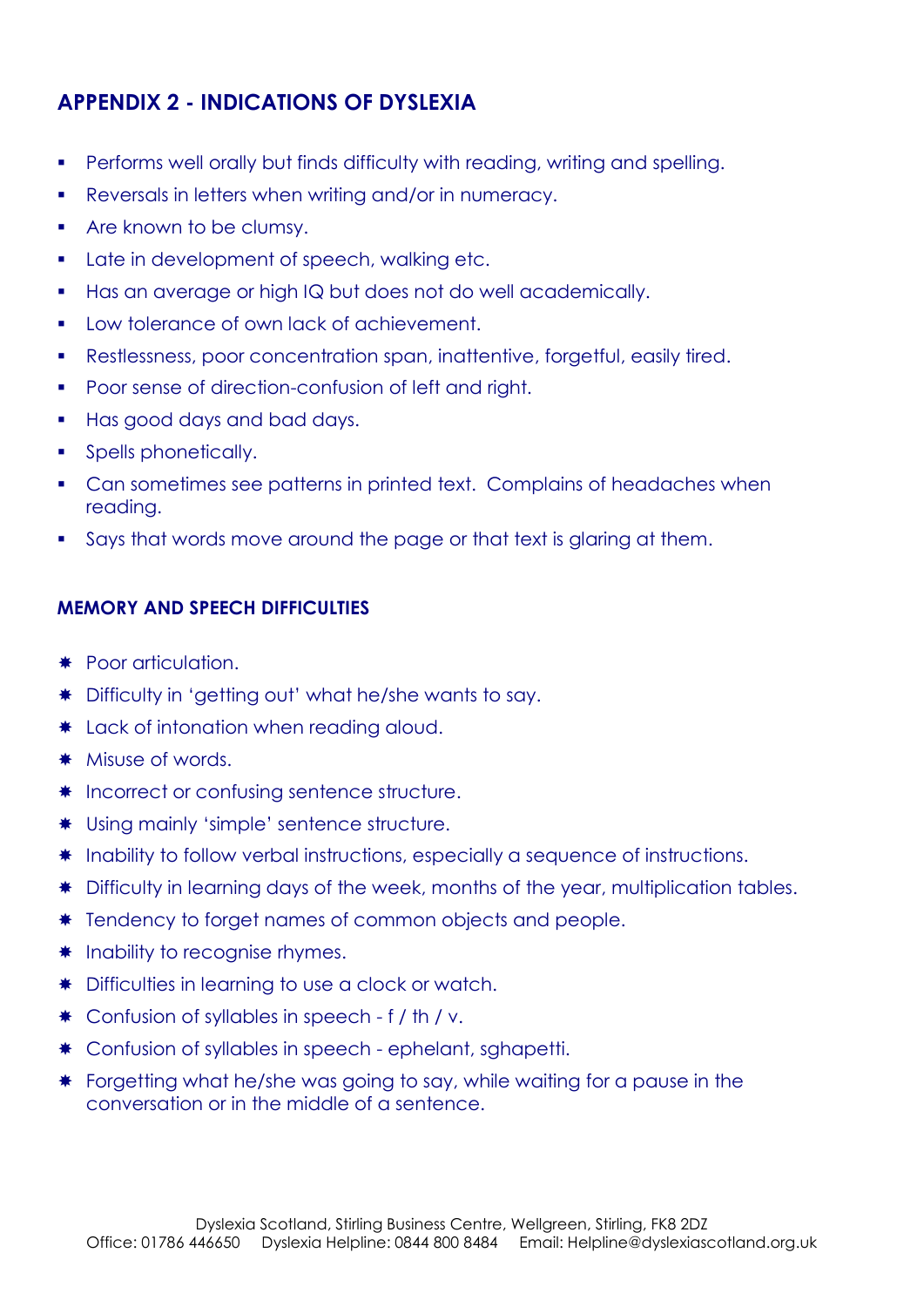#### ESSAY WRITING DIFFICULTIES

- $\Box$  Inability to plan and organise essays.
- D Difficulty with punctuation.
- □ Lack of paragraph concept.
- □ Faulty grammar and syntax.
- $\square$  Slow laborious writing.
- $\square$  Insecure spelling.
- □ Vocabulary confusions.
- □ Inaccurate proof-reading.

#### STUDY SKILLS AND EXAMINATIONS

- **O** Inability to take notes at speed.
- **O** Inability to copy accurately.
- **O** Lack of organisation in notes.
- **O** Difficulty in understanding own notes.
- **O** Inability to organise notes for study and revision.
- **O** Lack of skill in knowing how to study and revise.
- **O** Misreading examination rubric and questions.
- **O** Inability to stick to the question.
- **O** Inability to organise use of time in an examination.
- **O** Extreme exam panic.
- **O** Lack of examination proof reading skills.

If dyslexia is identified, and remediation provided, there is no reason why a dyslexic person cannot progress.

Many famous people are dyslexic;

- ☺ Sir Jackie Stewart Former 3 x World Champion F1 Racing Driver
- ☺ Richard Branson Owner of Virgin
- ☺ Tom Cruise Actor
- ☺ Lee Ryan from Pop Group Blue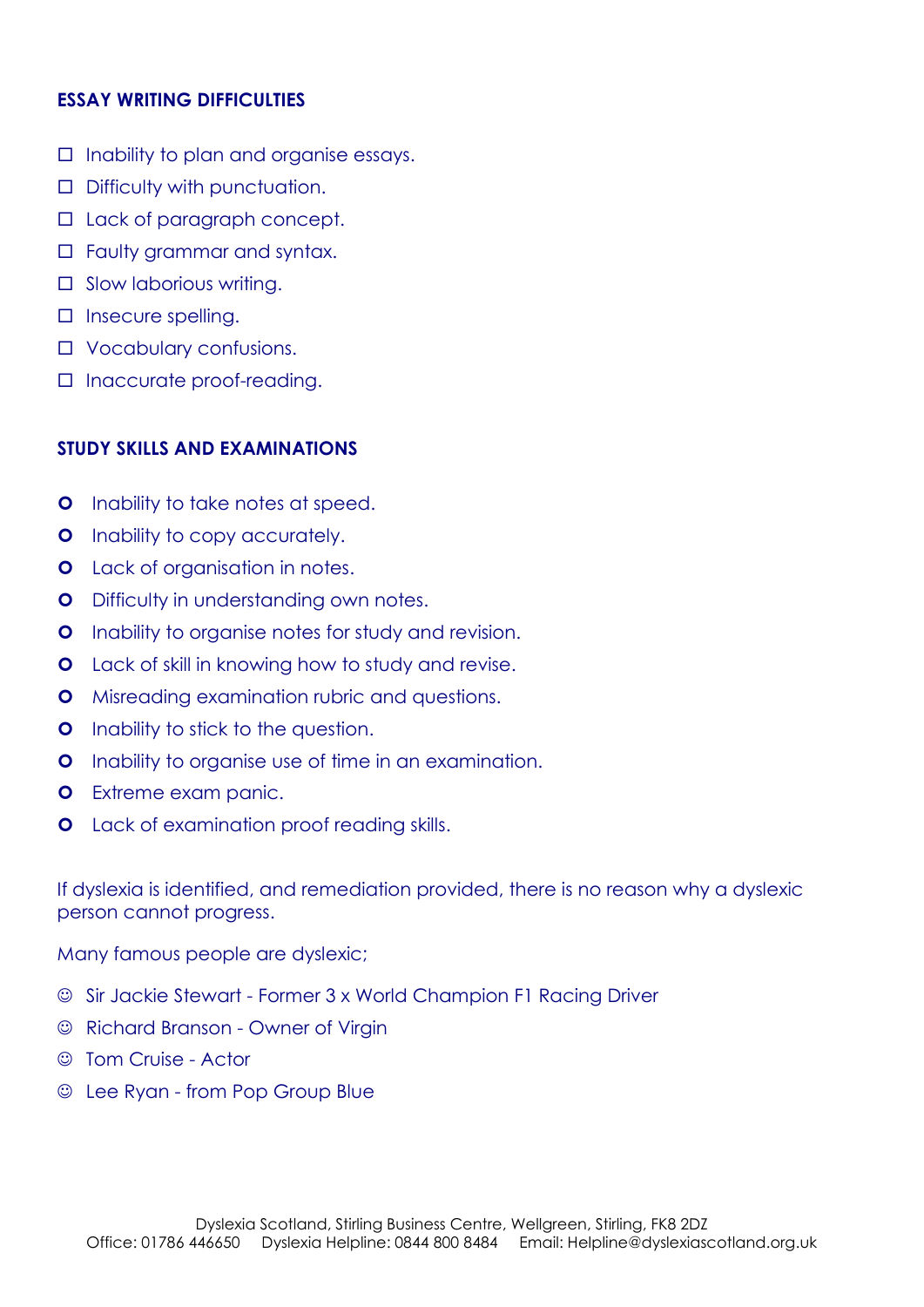# APPENDIX 3 - PRE-SCHOOL /EARLY INTERVENTION

"I think God's put my brain in upside down!

What small children often say can make us aware of difficulties they may have:

#### "The word is coming" "I've dropped it again" "What's that word again?"

These may be some early signs of dyslexia.

The following is a guide to some other things to look out for as a child develops, **but** remember not all children will show every sign listed here.

#### Before Primary School, P1 & P2

- Difficulty with fastening shoe-laces, buttons and getting dressed generally.
- Often accused of 'not listening' or not 'paying attention' or having difficulty in carrying out more than one instruction at a time.
- Difficulty with catching, kicking or throwing a ball.
- Difficulties with hopping/skipping and clapping with a simple rhythm.
- Find's difficulty with rhyming word's e.g. cat and mat and with learning nursery rhymes.
- Hesitates because he cannot find the words he needs and cannot remember the name for familiar objects.
- Use of 'near misses' e.g. 'lopital' for 'hospital', 'lampshade' for lamppost.
- Confuses 'up' and 'down' and 'left' and 'right'.
- When colouring in the child has difficulty in keeping the colours within the shape.
- When colouring in the child may have difficulty in keeping within the lines. All young children may make mistakes like these and many will grow out of them, but it is the length of time these continue which give vital clues as to possible signs of dyslexia.

Despite these difficulties dyslexic children have strengths in other areas.

• They are often good at drawing and have a good sense of colour.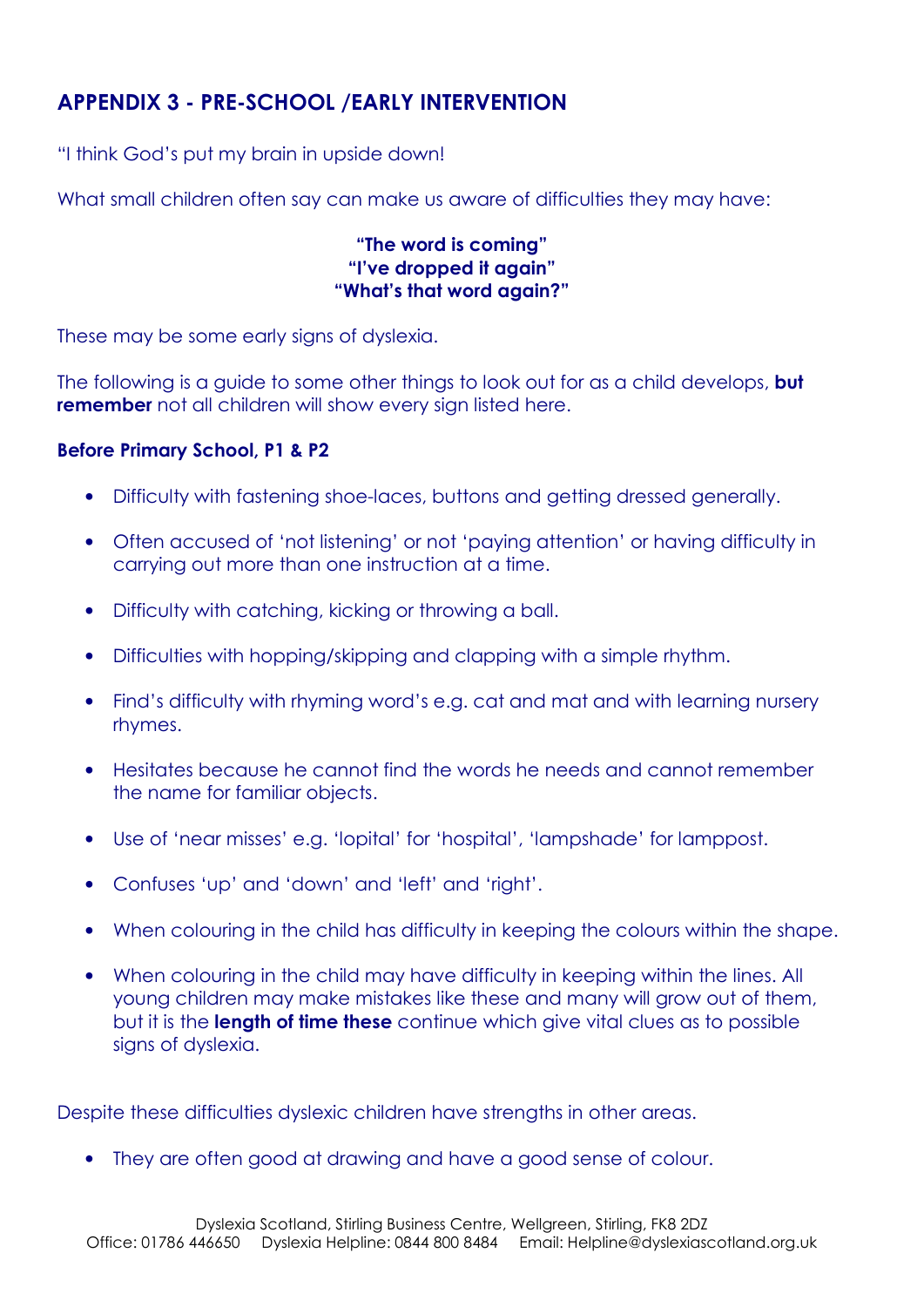- They often show particular ability for construction or technical type toys e.g. bricks, puzzles, lego, remote controls for T.V. etc.
- They are often quick 'thinkers' and 'doers.'
- They appear bright in some areas but may have a 'block' in others.
- They are often good with people of all ages.
- They can be very good speakers and enjoy talking about interests.
- Some children can be very good at sports.
- You might find the child likes to take things apart and put them together they are not being destructive

Ways in which you can help the child:

- 1. Say nursery rhymes together; they help to encourage rhythm at an early age.
- 2. Finger play e.g. poems and songs which have hand actions.
- 3. Read to the child: poetry, (especially funny or nonsense poems) and stories.
- 4. Act out a mime of a rhyme or something that has happened and then guess the mime.
- 5. Find pictures to talk about and help the child to notice details e.g. Is the man in front of or behind the lady? Is the boy climbing under or over the gate?
- 6. Play games e.g. hunt the thimble and say "is it inside the pot, under the pot, on top of the pot?
- 7. Watch television together. It can be a useful way of learning if you talk about what is happening.
- 8. There are some very good puzzle books e.g. joining dots, mazes and simple picture crosswords are all useful.
- 9. Encourage the child to help with tasks e.g. laying/cleaning the table, setting out play things and putting them away.

#### HINTS AND TIPS

 Set standards for him in concrete terms. Error free learning is unlikely to be possible for him. It maybe helpful for him to work on one area of improvement at a time.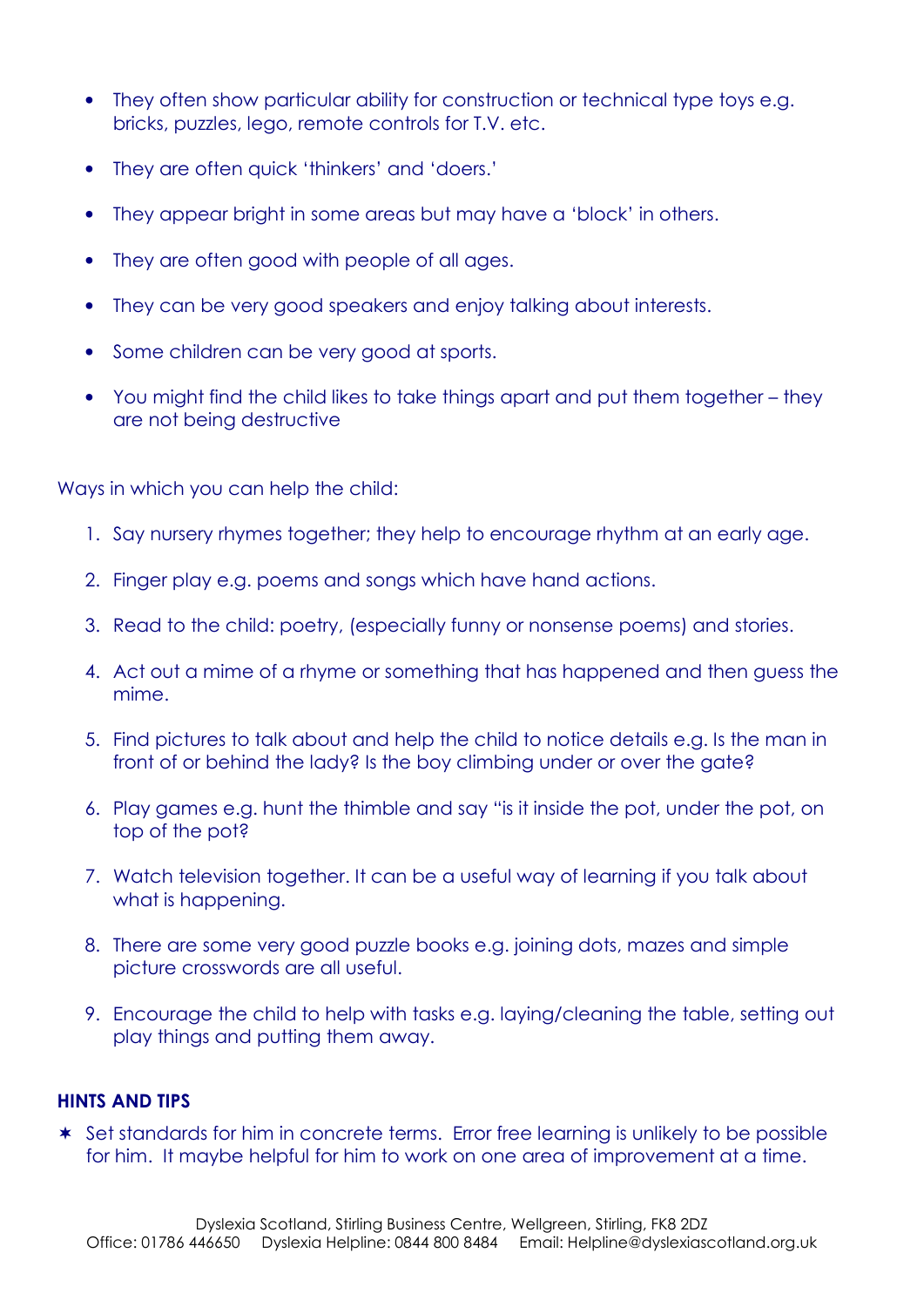- Give individual attention when you can and encourage him to ask when he is stuck.
- \* Check that he understands the assignment given.
- Give new information more than once and in various formats e.g. verbally, in diagraphical format then demonstrate - very multi-sensory and very dyslexia friendly!
- \* Give more practice than would be normal.
- \* He may need help in relating concepts to past experience.
- \* Give him time to organise his thoughts and complete his work. Skeleton formats can help guide the flow of work.
- \* He may need extra time for various activities and pressure is not helpful for him. Try to be flexible.
- \* If possible, try sometimes to test orally, perhaps using tapes or allowing him to dictate answers. The Classroom Assistant could do this for you if your time is limited.
- \* Remember that it may take him much longer to complete homework than other pupils. Does he have the task written down correctly and does he understand what he has to do?
- \* Try to include positive comments on his work he may not get many! Try to correct for content and not spelling ability.
- \* He is likely to need a lot of help to build his self-esteem. Try to avoid asking him to read aloud unless he volunteers to do so.
- \* Try to find his strengths and teach to these strengths.
- \* Is it possible for you to grade him on his own progress rather than in comparison with the rest of the class?
- \* Allow him to use any learning methods or tools which he can manage such as tapes, graphs, computers, table squares etc.
- \* He may require help in learning how to take brief notes if he cannot get full details down. Can you consider accepting answers in key words or in note form? This may help him, but he may need to be shown how to do it.
- \* Read material out to him if necessary. Check that the level of material to be read is appropriate. Books on tape could be very useful.
- \* Try to limit the amount of instructions you give at one time.

#### OTHER SUGGESTIONS

- **O** Have the pupil sitting near to you so you can encourage him to ask questions.
- **O** Use coloured chalk / pens when writing on the blackboard / whiteboard. Try to avoid black on white or vice versa.
- **O** Use graphs, drawings etc to explain work where possible. Avoid too much writing.
- Use practical aids when teaching i.e. cuisenaire rods, table squares, calculators, wooden letters etc.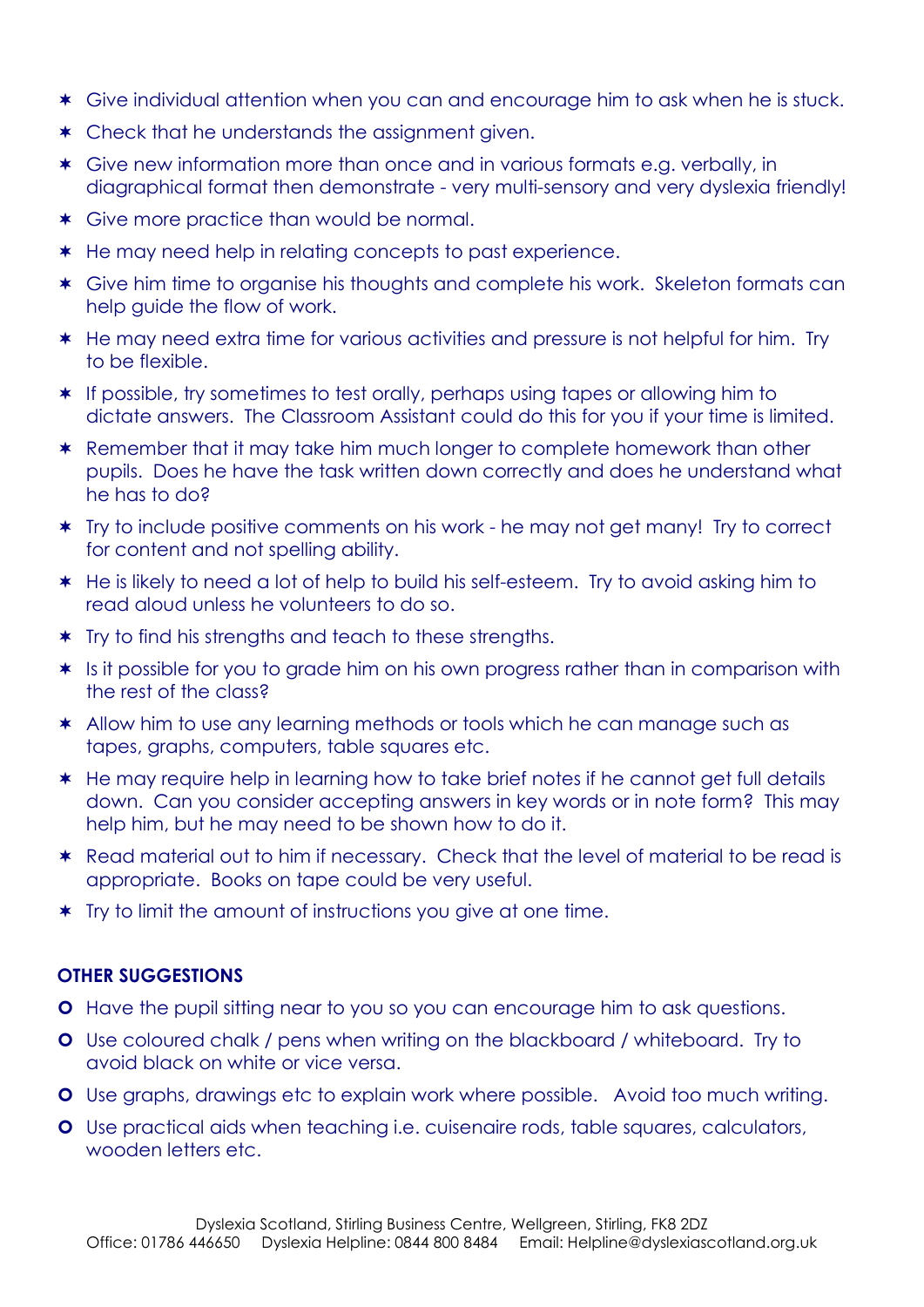**O** Try to maintain good communication with the pupil's parents. Keep them involved. Should any difficulties arise, you will be able to discuss this openly and gain their full co-operation to resolve problems quickly.

If the answer to all or several of the following questions is YES, it is probable that the individual needs help.

Many pupils have similar difficulties and they do grow out of them, but it is the number and persistence of the problems, in spite of the pupil receiving the same teaching as his classmates that causes concern.

#### 8 years or under - Does he

- have a history of dyslexia in the family?
- have delays in speaking, making sentences, pronouncing words?
- have difficulty with reading and spelling?
- have difficulty in kicking or catching a ball?
- have difficulty with tying shoelaces, dressing etc?
- $x$  transpose letters and figures e.g. 15 for 51, b for d?
- have a problem telling left from right?
- ¤ confuse the order of the days of the week, months of the year etc?
- $\mu$  have difficulties in remembering the times tables and the alphabet?
- have apparent alertness and intelligence that does not match his performance in other tasks?

## 8 years to 12 years

- still make mistakes in reading and has strange spelling mistakes?
- **still miss out letters within words?**
- still put letters in the wrong order?
- have a poor sense of direction and still confuses left and right?
- still confuse b and d, and other letters?
- still find arithmetical tables difficult?
- still need to use his fingers, or marks on paper, to make calculations?
- have problems understanding what he has read?
- **takes longer than average to do written work?**
- lack self-confidence and have a poor opinion of himself?
- have poor confidence and self esteem?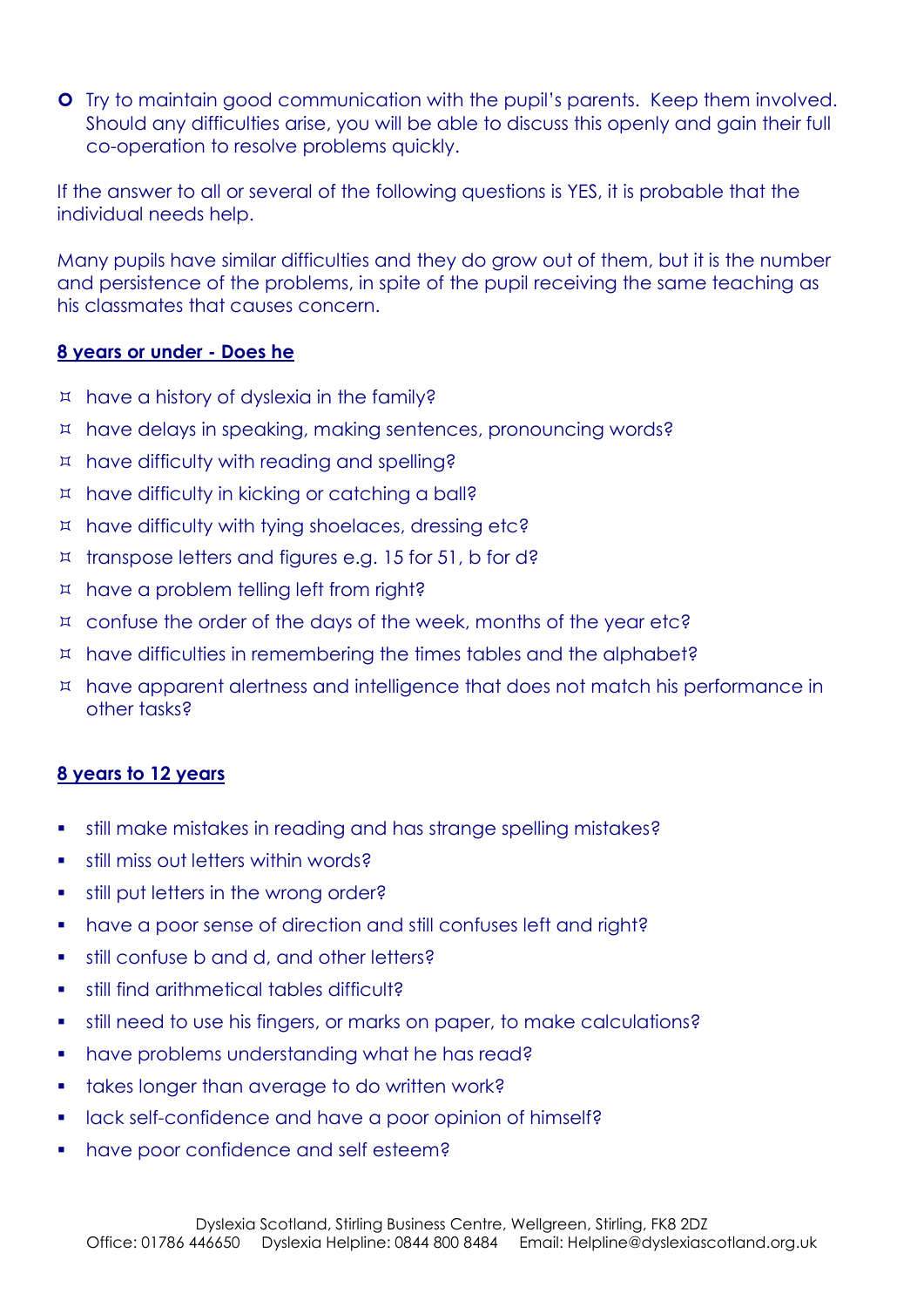#### 12 years or over - Does he

- **o** still read inaccurately?
- **o** still have difficulties in spelling?
- **O** need to have instructions and telephone numbers repeated?
- **O** get `tied up' using long words, e.g. preliminary, philosophical?
- **o** confuse places, times, dates etc?
- **O** have difficulty with planning and writing essays?
- **O** have poor confidence and self esteem?
- **O** Is there anyone else in his family with similar difficulties?
- **O** Do you have the impression that he has good and bad days?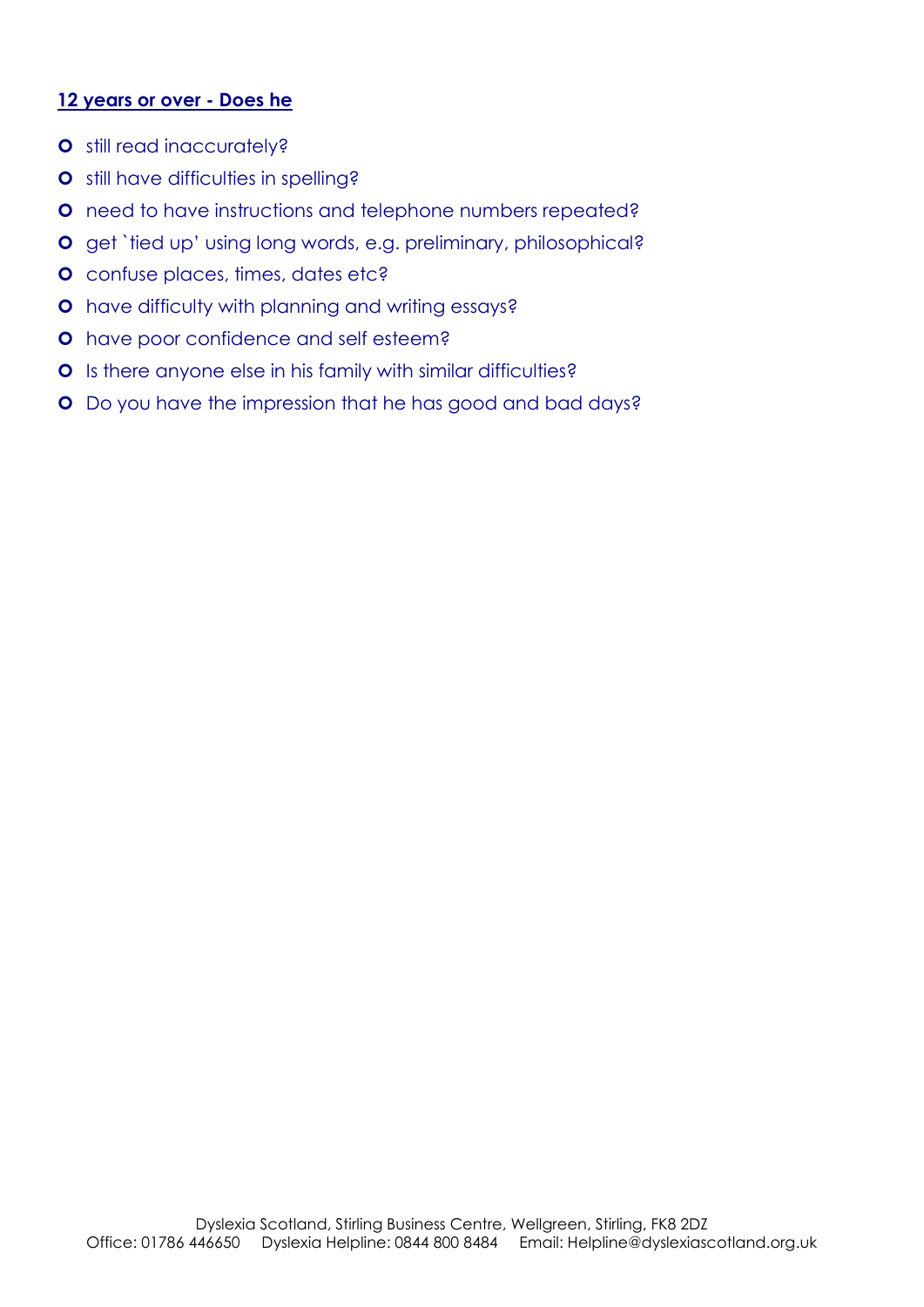# TEACHING THE DYSLEXIC PUPIL IN THE CLASSROOM

#### READING

Supply books which complement the pupil's reading ability - do not pitch it too high or the pupil may lose interest. Try using books in audio format. It is an excellent way for a pupil to access books.

Paired reading - e.g. a Classroom Assistant can read to the pupil from a book and pupil indicates when he wishes to take over. The Classroom Assistant supplies any words which cause difficulty.

#### SPELLING

This is rarely consistent. It does not help to make him write the words out several times. Try to mark for content rather than spelling ability.

A word bank could be compiled for those words the pupil continues to have difficulty with spelling.

Try marking errors in a different way rather than using a cross. You could try putting a green dot next to the word that is incorrect. The correct spelling can be put in the margin. The pupil could then transfer this into his word bank.

#### WRITING

Computers make the job much simpler and neater - it is also easier to recognise spelling errors and correct them. A perfect piece of work is a great confidence booster. Homework assignments could be completed on a PC at home. Not only could this be easier in many ways for the pupil, it could be easier for you to mark!

Use lined paper, preferably tinted in colour. Praise the content of his text rather than criticise the standard of his script. If your pupil has difficulties with fine motor control, you could try using chunkier pens / pencils or rubber grips. It can be useful to mark the starting point on the page.

#### **MATHS**

He may often use unconventional methods to arrive at the answer, i.e. working in multiples of ten instead of step-by-step. This is known as the grasshopper and inchworm methods.

If the pupil has problems with learning the times tables, try using a table square. Alternatively, a calculator would be just as good!

Many dyslexics are good at higher-level maths but struggle with the arithmetic side of things - using a calculator can help bridge that gap. Concrete materials often aid understanding - even in algebra!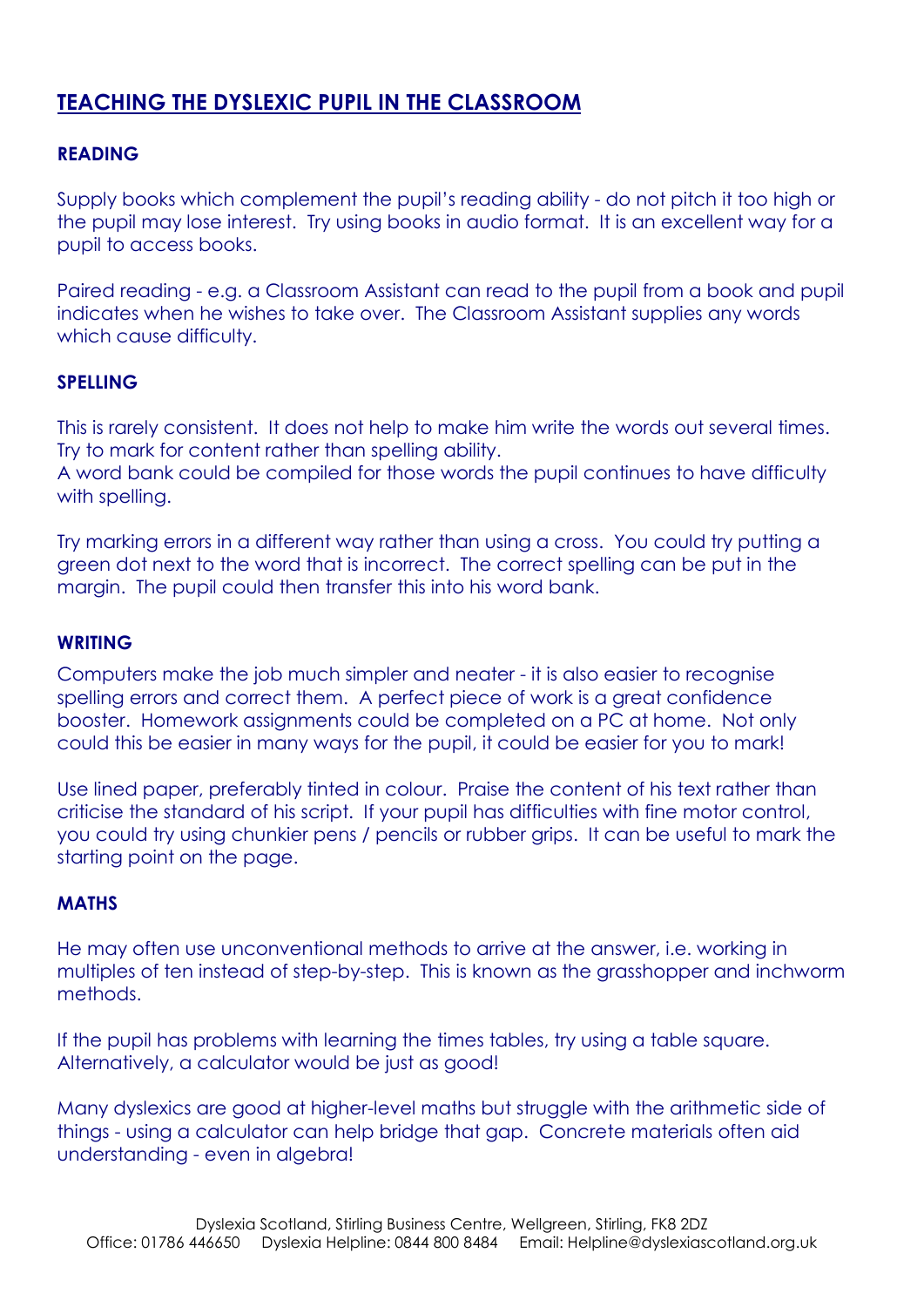#### HAND-OUTS / HOMEWORK

Give handouts wherever possible. A Classroom Assistant could check with dyslexic pupils that they have copied the assignment accurately from the board and that they understand what they have been asked to do.

#### RECREATION

The dyslexic pupil has probably experienced more than his fair share of failure in the classroom situation.

The most valuable contribution a person involved in recreational activities can make is to help the pupil enjoy a certain measure of success.

#### This should be because:

- $\triangleright$  The pupil is not in a classroom situation where the emphasis is on good literacy skills.
- Many dyslexic people are well co-ordinated and shine at practical activities.

#### Difficulties may arise from:

- Poor short-term memory leading to difficulties remembering lengthy instructions.
- Poorly developed spatial awareness left and right orientation, directions etc.
- $\triangleright$  Short concentration span.

#### HELPFUL HINTS

- \* Keep instructions short, clear and one at a time. Pitch them to the pupil's understanding, not yours!
- $\cdot \cdot$  Try to ensure that instructions are understood before a task begins. Give them in a number of different ways e.g. write them down, demonstrate, diagram etc.
- Dyslexic pupils can be inconsistent. This causes a great deal of frustration when success one day is not necessarily repeated the next. There needs to be constant over-learning. Progress takes place slowly and in very small stages. Develop a routine which can be followed at the start of each lesson.
- \* Vary activities within the lesson to hold concentration. Explain the way certain skills are being practised.
- \* Dyslexic people can often understand the overall aim easily and can therefore get better results when working towards the ultimate goal.
- $\bullet$  These pupils can be highly articulate but often have to search for words which give the impression of someone who is unsure of what he is trying to say. Listen to what he has to say.
- Discuss his ideas with him and develop systems together. Praise him as often as he deserves.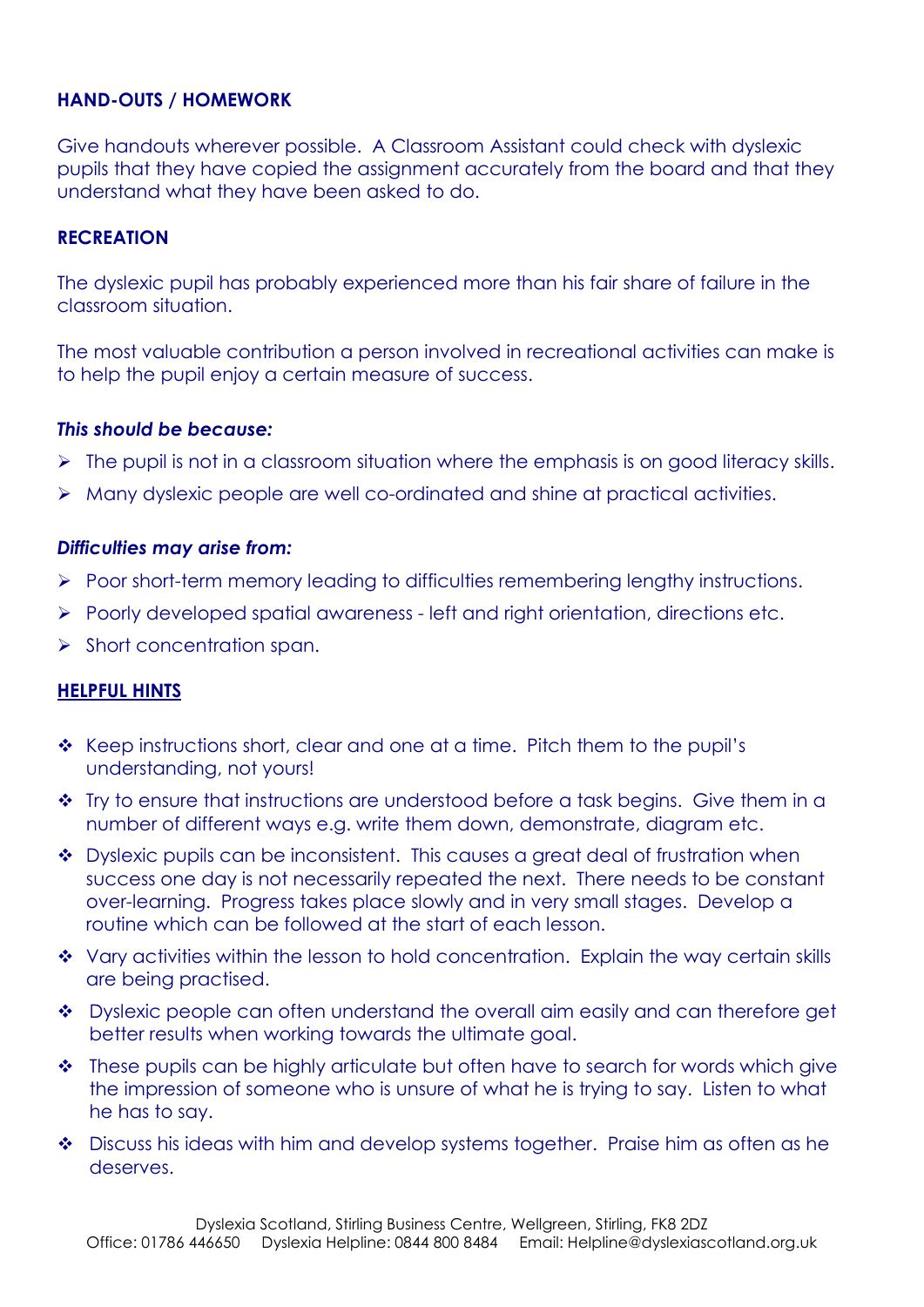- ◆ Spelling and punctuation will be poor and erratic. Mark for content rather than accuracy.
- $\cdot \cdot$  When the person is required to copy from the blackboard, do not expect the pupil to copy as quickly or accurately. Copying from paper close to hand is much easier. If possible, give handouts.
- Self-organisation is often a problem; please do not give an oral list of instructions. Whenever possible put itemised instructions in writing on overhead projector, blackboard or worksheets.
- $\cdot \cdot$  Try to arrange for pupils to have a copy of essential notes, either typed handouts or a photocopied set of notes from another pupil's book.
- \* Try to boost the pupil's self-confidence by encouraging positive attributes such pupils often have very low self-esteem and will respond greatly to praise and understanding.
- \* Ensure that special arrangements permitted by the Scottish Qualifications Agency are in place by the due date.
- Please allow all important tests and exams to be scribed if necessary. This is not giving the pupil an unfair advantage. It is allowing the pupils to reflect actual ability and not apparent ability. Some pupils may manage independently with additional time only.

# CHECKLIST OF PRESENTATION SKILLS

The way in which teaching material is presented can affect learning. Whilst preparing work, consider the following points:

- <sup>+</sup> It is useful to have text size at pitch 12 or above. A wide variety of fonts can be used with preferences being Arial, MS Sans Serif, Sassoon etc.
- Try to use tinted paper wherever possible. Many dyslexia people find white paper with black text quite difficult to cope with.
- Very long sentences are difficulties to understand keep them short and simple. Bullet points could be used or a flow diagram to demonstrate a particular procedure.
- **+** Is there too much on the one page? Will it be cluttered after the pupil has entered his responses?
- Have key words and new concepts been adequately introduced before pupils are asked to use them? Provide a glossary of key words and concepts and ask groups to discuss them for clarity.
- **+** Is the writing legible and in script form? Could it be typed onto coloured paper in a more dyslexia friendly format?
- Try to include diagrams and illustrations to break up large sections of text.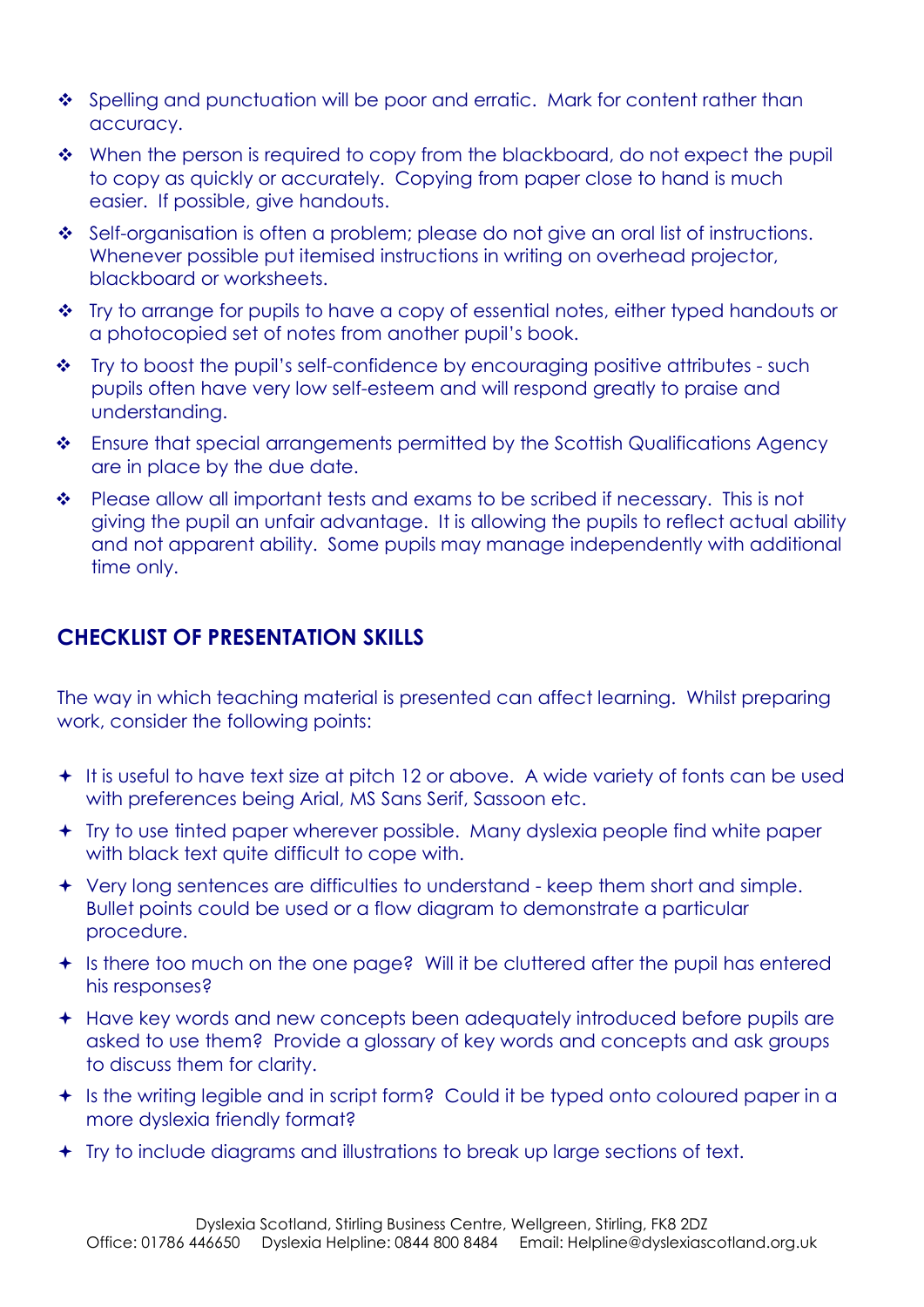- Are references clearly and accurately signposted?
- Are all instructions clear, unambiguous and in short simple sentences and do they come before tasks? Try using diagrams / flow charts to further demonstrate and reinforce the tasks.
- Have you provided checklists / skeleton plans / directed questions, the answers to which provide the basis for extended writing?
- Do pupils know why they are carrying out the tasks set? Could they be discussed in groups before continuing with the task?
- Have you ensured that data sheets, diagrams etc are not back-to-back with related tasks?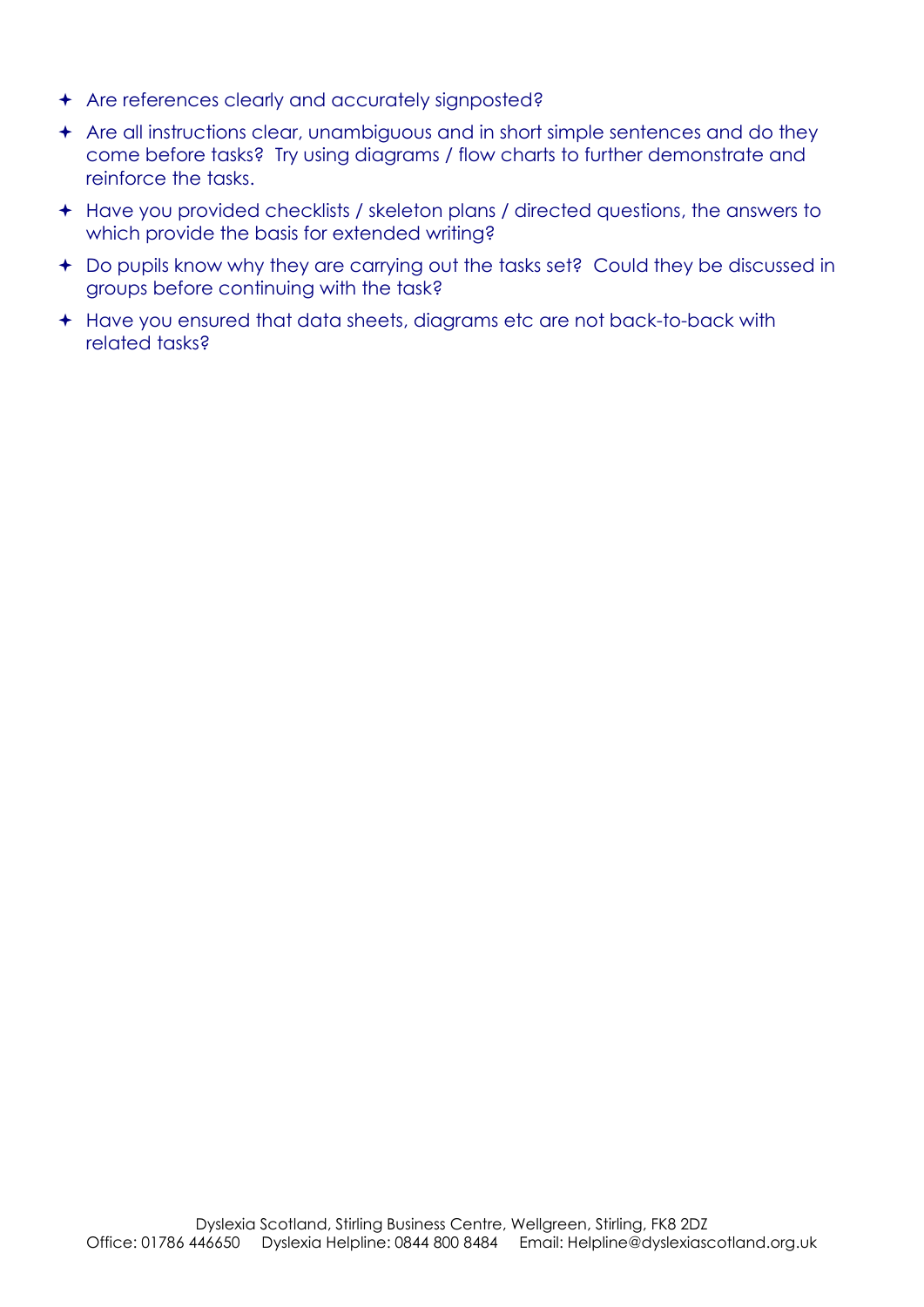# NUMERACY DIFFICULTIES

#### Directional Confusion

Children may write numbers backwards, E for 3, or be confused by the inconsistent 'starting points' of algorithms, e.g. addition, where the child starts at the right and works left;

362 + 431 -----

and worse, subtractions, where the child starts at the bottom right and has to remember to 'take' the lower number from the top number, 'borrow' from the left upper number and move left:

495 - 236 -----

or long division, where the child has to start at the left and move right and downwards while writing the answer at the top:

 $\mathcal{L}=\mathcal{L}=\mathcal{L}$ 5)2655

#### Sequencing Problems

It may be difficult for a child to count, especially using one-to-one correspondence. It is frequently difficult for a child to count backwards. Children may write 18 as 81 (which has some logic) or 26 as 62 (which does not, Sharma, 1987). They may have difficulty remembering the sequence of steps to follow for long division. It may be difficult for a child to see a sequence e.g.  $4^\circ$ ,  $4^\circ$ ,  $4^2$ ,  $4^3$ .

#### Visual Perception

The pupil may confuse  $+$ ,  $\div$ , and x (especially if written carelessly) or 6 and 9, 3 and 5.

#### Spatial Awareness

Spatial awareness is needed for work such as place value or distinguishing between 2 and Z or three-dimensional geometry. In the classroom, the pupil may lose his place on the page (or board) from which he is copying. He may not be able to relate twodimensional drawing to the three dimensional shape they represent.

#### Short Term (Working) Memory

Poor short-term memory can create several areas of difficulty and has a strong influence on how a pupil processes numbers.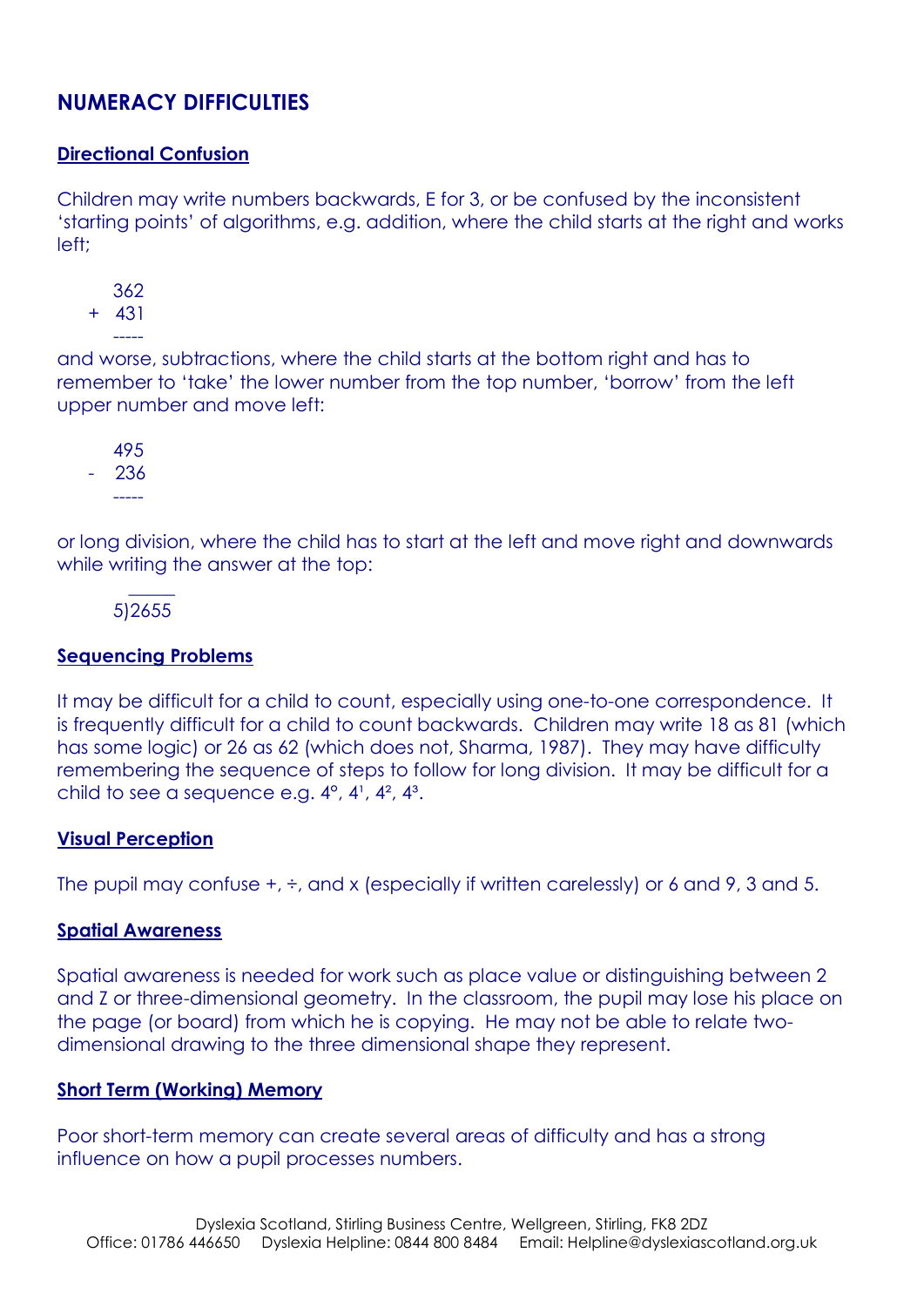Deficits in short-term memory combined with long-term memory deficits create major problems e.g. a child trying to add 47 and 78 mentally has to hold the sum in his memory, work out 7+8 (poor memory for basic facts), remember 5, carry 1, remember that he has to add 4+7 (and the carried 1), work out 7+4+1, recall the 5 and put them all together in the right sequence 125.

Short-term memory difficulties may even prevent a pupil from starting a problem; he may simply forget some or all of the teacher's instructions or, if his short-term memory is overloaded, he may be left with absolutely no clue as to where to start. The pupil may not be able to 'hold' the visual image of the sum he is trying to solve.

He may not be able to hold the sum in visual auditory memory while he searches for a necessary number fact. (Indeed the working out of that fact, say 9+6 by counting on, may overload the memory and leave him not remembering the initial sum.)

#### Long Term Memory

Rote learning, as a means of loading information into long-term memory, is rarely effective with dyslexics (Pritchard et all., 1989), though teachers still persist in trying (McDougal, 1990). Dyslexics have significant difficulties learning basic facts such as times tables (Pritchard et all., 1989). This is particularly frustrating for parents who encourage the child to practise until he achieves mastery one day only to find that the child has forgotten again soon after.

Poor long-term memory may also handicap other areas of mathematics, such as recall of algorithms (methods) or formulae.

#### The language of Mathematics: Difficulties in Naming

Mathematics has its own language and symbols and this brings further problems for the dyslexic whose language skills may be weak. To complicate the issue further, the same symbol often has different names, e.g. + means add, more, plus, positive, and (Henderson, 1989)

#### Word Skills (Kibel, 1992; E Miles)

A child needs to be able to read a problem with accuracy (and a certain amount of speed). The wording for mathematics problems tends to be precise and so needs accurate reading and interpretation. A child who misses key words or perhaps small words such as 'not' will be disadvantaged.

#### Cognitive Style

The child's cognitive style, the way he works out a problem, is significantly influenced by the factors previously mentioned. It may not match the teacher's cognitive style. Some writers use the terms learning and teaching style, which often refer to classroom styles, for example, informal or formal, a management aspect.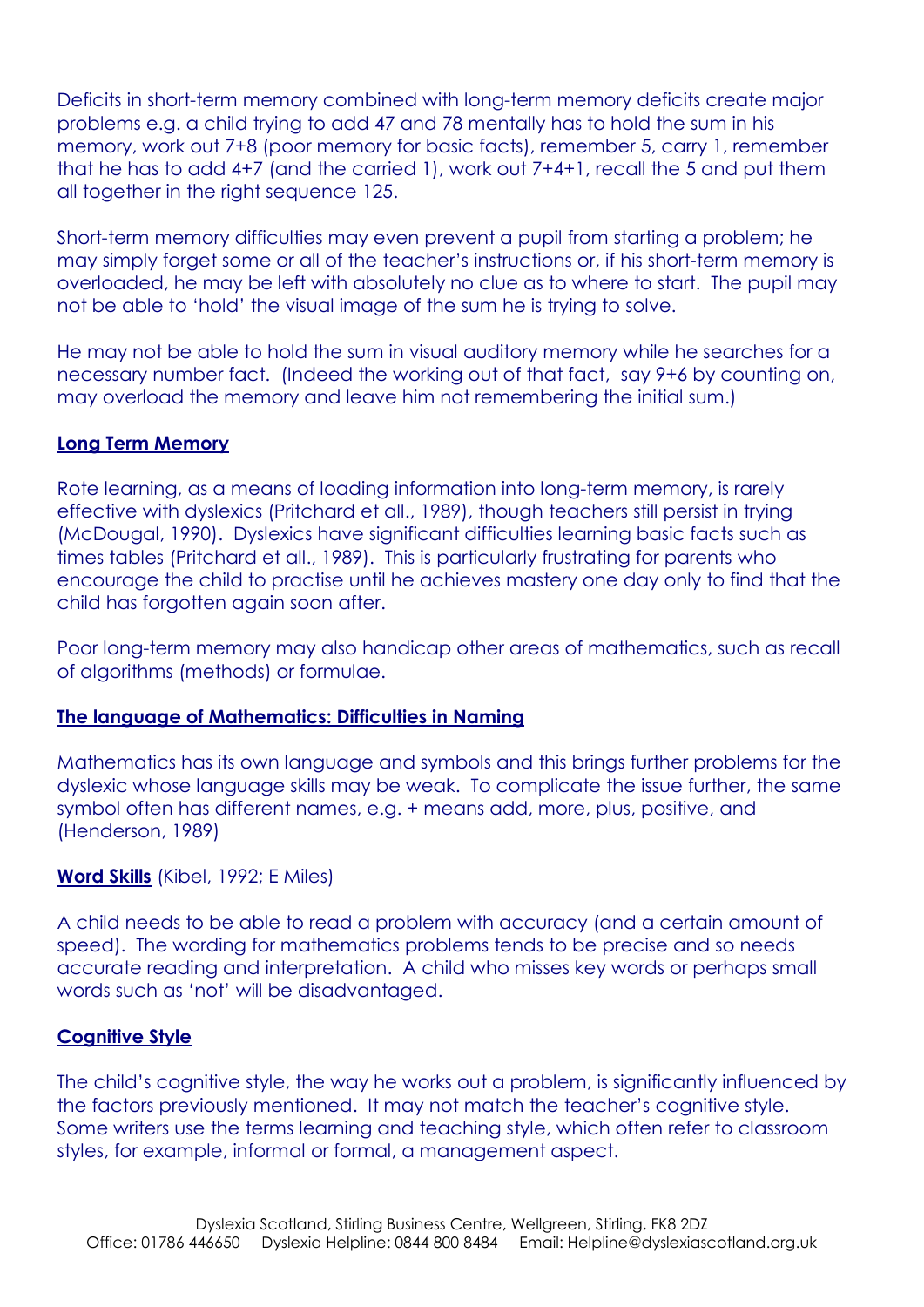Although this is relevant in that a teacher whose style is predominately verbal will disadvantage a child whose style is predominantly visual, we are referring here to the cognitive stiles of teacher and the learner.

This particular facet of mathematics learning and teaching was highlighted by Cockcroft (1982) who stated (s242):

"We are aware that there are some teachers who would wish us to indicate a definitive style for the teaching of mathematics, but we do not believe that is either desirable or possible."

and, later (s256)

"...the now well established fact that those who are mathematically effective in daily life seldom make use 'in their heads' of the standard written methods which are taught in the classroom."

#### Conceptual Ability

The child's ability to form concepts will be aided by the range and extent of the experiences he receives. Drill and practice is often used to reinforce a new topic. A dyslexic student is typically slower and will often manage less practice for this reason alone. A child who continually fails in mathematics will also have a small variety of experiences and consequently will be less likely to be able to see patters and to generalise and thus to form concepts. This has the effect of compounding his difficulties and hindering his progress.

#### Anxiety and Self Image

Overlaying all the above areas of difficulty is the child's poor self-image and his mathematics anxiety (Buxton, 1981). This is a cumulative and cyclic problem - more failure, more anxiety, more failure, poorer self-image, more failure, etc.

#### Summary

The definition of dyslexia has been expanded from a consideration of just language difficulties to include numeracy/arithmetic difficulties. There is now a greater awareness that difficulties in mathematics frequently occur.

Mathematics is a sequential subject, so if early difficulties are not addressed effectively then 'classroom-acquired' difficulties will be added to inherent difficulties and compound the child's failure. If the remediation is started at the right time but is too slow, or continues for too short a time, the extent of the child's problems will still be increasing for, while his peers progress, the dyslexic child will be marking time (or even regressing),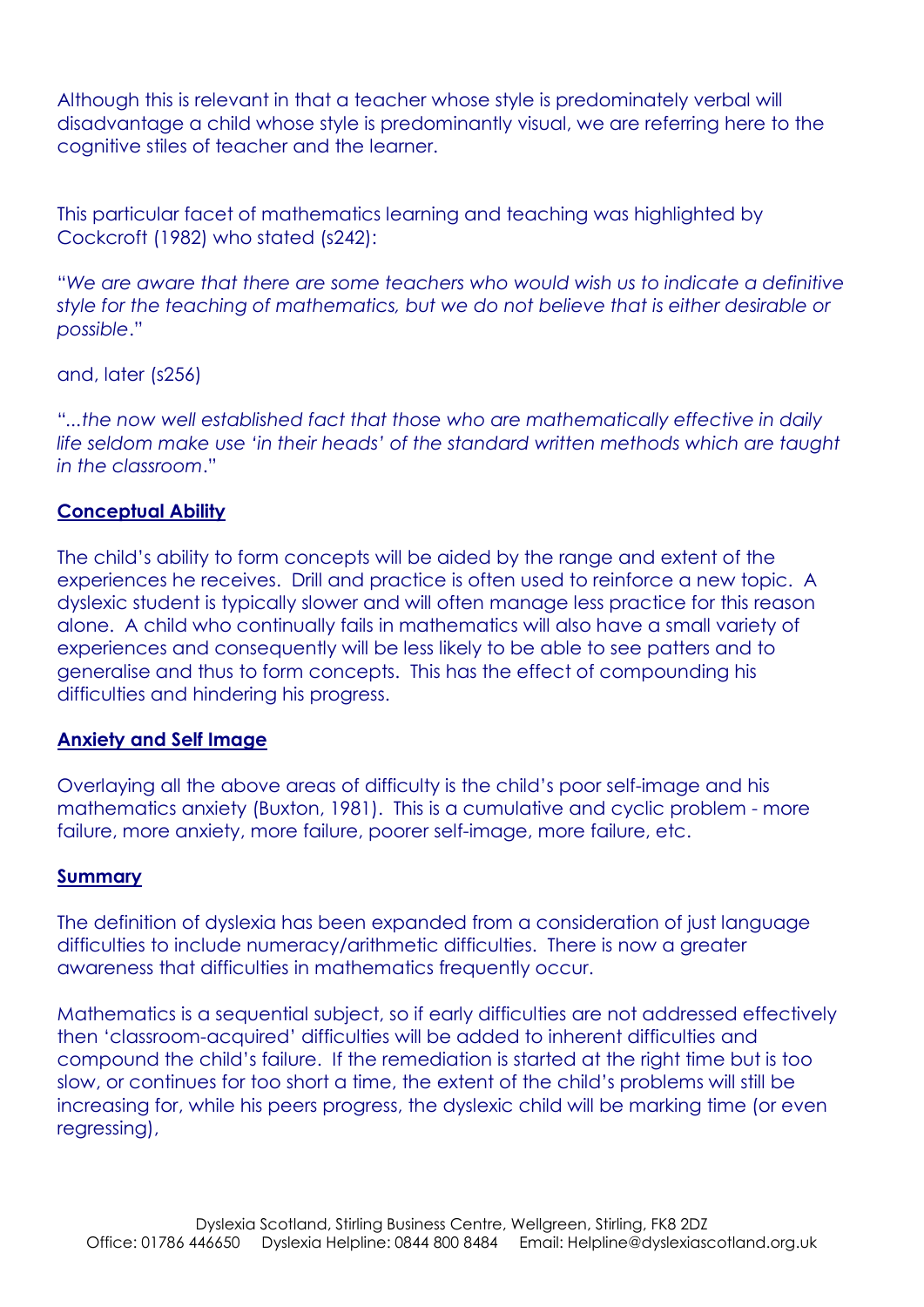Thus it seems recognised that many dyslexics have difficulty in at least some aspects of mathematics, but this is not, necessarily, in all areas of mathematics.

Indeed, some dyslexics are gifted problem solvers despite persisting difficulties in, for example, rote learning of basic facts. An appropriate education may leave such a child floundering in early numeracy when he has the ability to leap-grog over these difficulties into more advanced aspects of mathematics.

If the problem is not appropriately (and continuously) addressed, these learning difficulties may reduce the extent of the child's mathematical experiences, making it harder for him to develop concepts and to progress past the very basic levels of knowledge. The difficulty may create a cumulative effect beyond its original potential, if it is not addressed at an early stage (and thereafter).

As the teacher, you require both an understanding of the strengths and weaknesses which the child brings to each lesson and knowledge of the structure and interrelating nature of mathematics. It is the successful interaction of these items of knowledge which helps to make an effective teacher.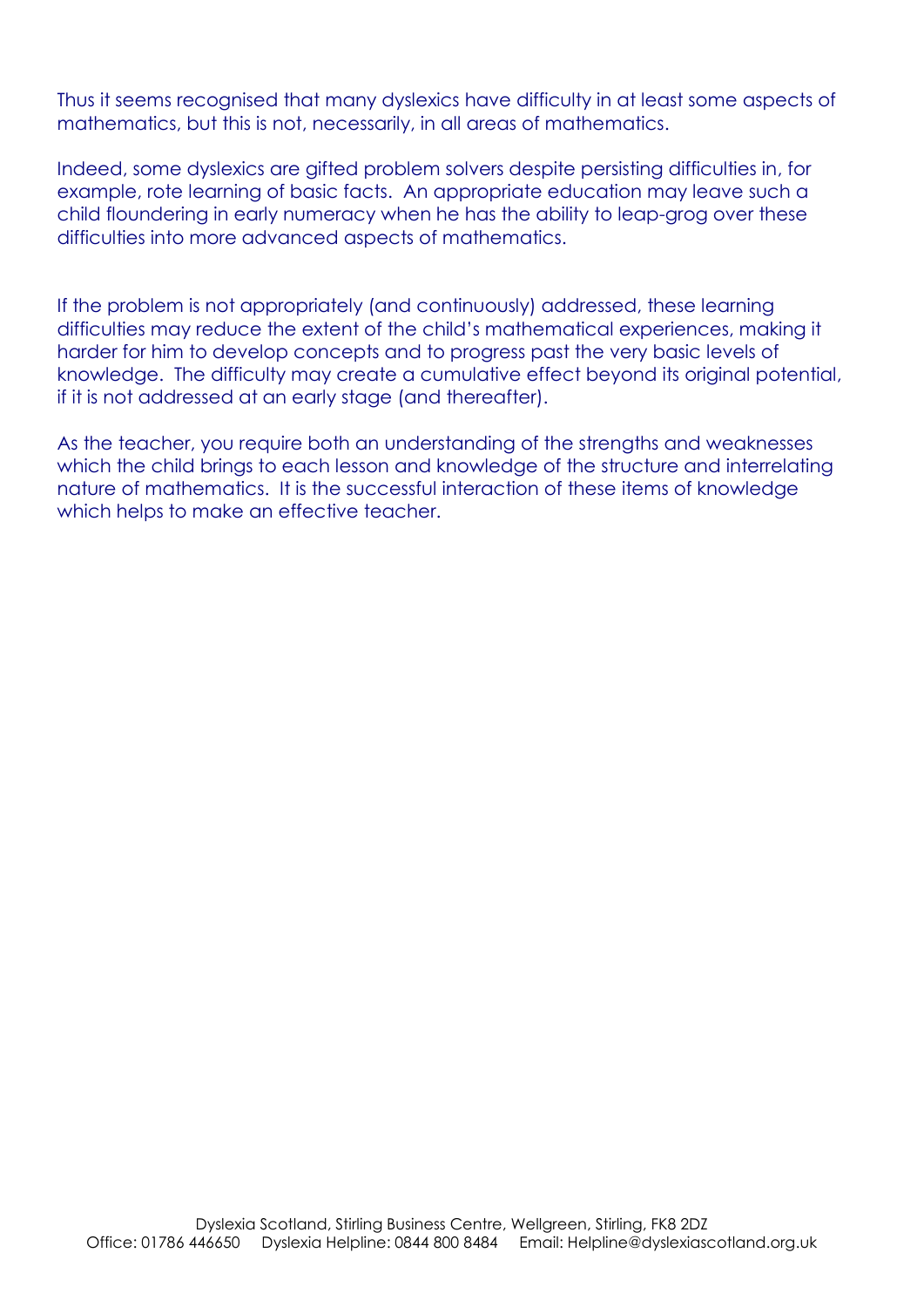### Hints for Homework

#### Before leaving School

- Use an A5 sized diary into which you or your teacher can write your homework. If you are in a hurry at the end of a class do not think that you will remember the homework instructions later on. You will not remember, so develop the habit of writing in your diary.
- Have an emergency telephone number of a friend in the same class in case you have forgotten to write down some information.
- Look at your homework diary before leaving school to make sure you have the correct books. Avoid carrying all your books.

#### Once Home

- Establish a homework routine. If you have a lot of homework, consider doing some after school and some after tea.
- Have a snack before you start. You cannot concentrate if you are hungry.
- Pick a quiet place without any distractions. That means no television on in the room. Preferably with a table so there is plenty of room to spread out.
- Some people find it easier to work with music playing quietly in the background. Mozart has been shown to help the listener relax and improve their Maths.
- Have a glass of water nearby.
- Have all your homework books, sharpened pencils, eraser, pens, calculator and dictionary to hand before you start.

#### Getting Started

- Do the homework needed for the next day first.
- Do the hardest homework first.
- Plan long-term assignments. Do not leave everything until the last night.
- Read through class notes. Look at examples. Remind yourself before you start writing.
- Read instructions thoroughly.
- Read aloud or talk to yourself.
- Explaining your ideas to someone else makes everything clearer.
- Take rests, but do not switch on the television.
- Double check that nothing is forgotten and always proof read your work for errors in spelling, punctuation and tenses.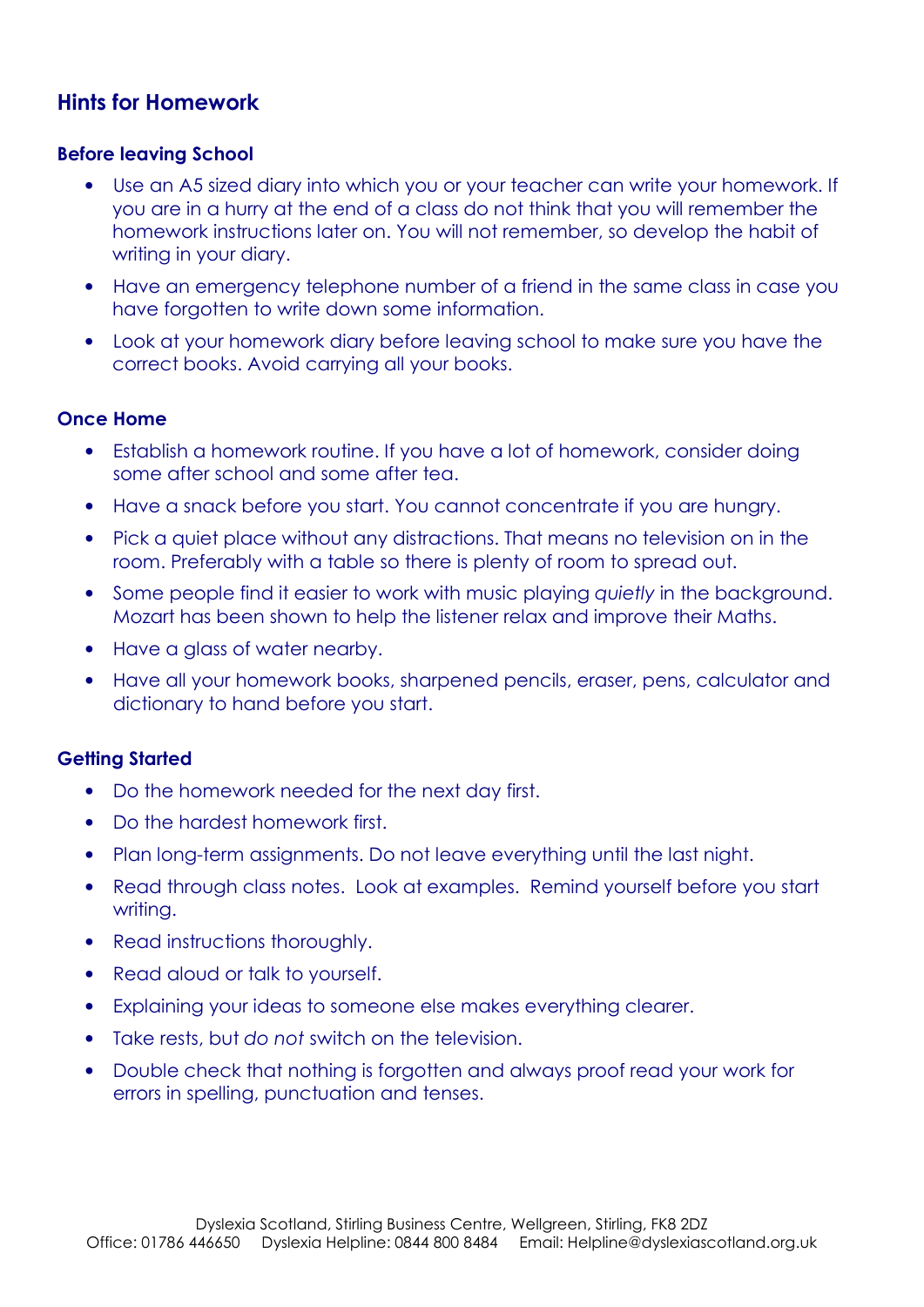#### General Tips

- Have a pin-board with a calendar for marking when homework assignments are due.
- Use A4 hole-punched plastic wallets for handouts to avoid dirt and crushing.
- Use different coloured folders for different subjects.
- Make notes/rough workings.
- Use box files and cards to note important points, which can be stored under each separate subject. These will help when revising.
- Make sure you pack your schoolbag the evening before. Check the books against your timetable. Look to see if you will need a gym kit, musical instrument, lunch money etc.

#### Essay Writing

- Read instructions thoroughly. Underline the key words, for example, describe, discuss and explain.
- "Brain dump" all your ideas, in note form, onto different pieces of paper. These can be moved around and sorted into sequences that will form your paragraphs.
- Use a Mind Map.
- Read the question again.
- Think of the ending before you start.
- Write the introduction.
- In the main body of text, have one idea per paragraph.
- Draw the essay together with a conclusion at the end.
- Proof read. Read the essay through looking for spelling, punctuation and grammar errors. Read the essay aloud and follow each word with your finger or a pencil. This will help you notice omitted words.
- Proof read it again, but this time, work backwards from the end of the essay to the beginning.

#### General Tips

- Use Mind Maps. Mind Mapping is explained well in the video, "Get Ahead. A Short Cut to Straight "A's"" by Lana Israel, Tony Buzan and Richard Carylon. Produced by Island World Video
- Spider diagrams. The title of the essay is in the body of the spider. All the legs are ideas for the story. This helps keep your mind on the title of the essay.
- If you find writing difficult and you cannot put all your ideas on paper, ask the teacher if you can submit your essay on cassette tapes.
- Use a word processor. The "cut and paste" facility and the Spell checker are particularly helpful.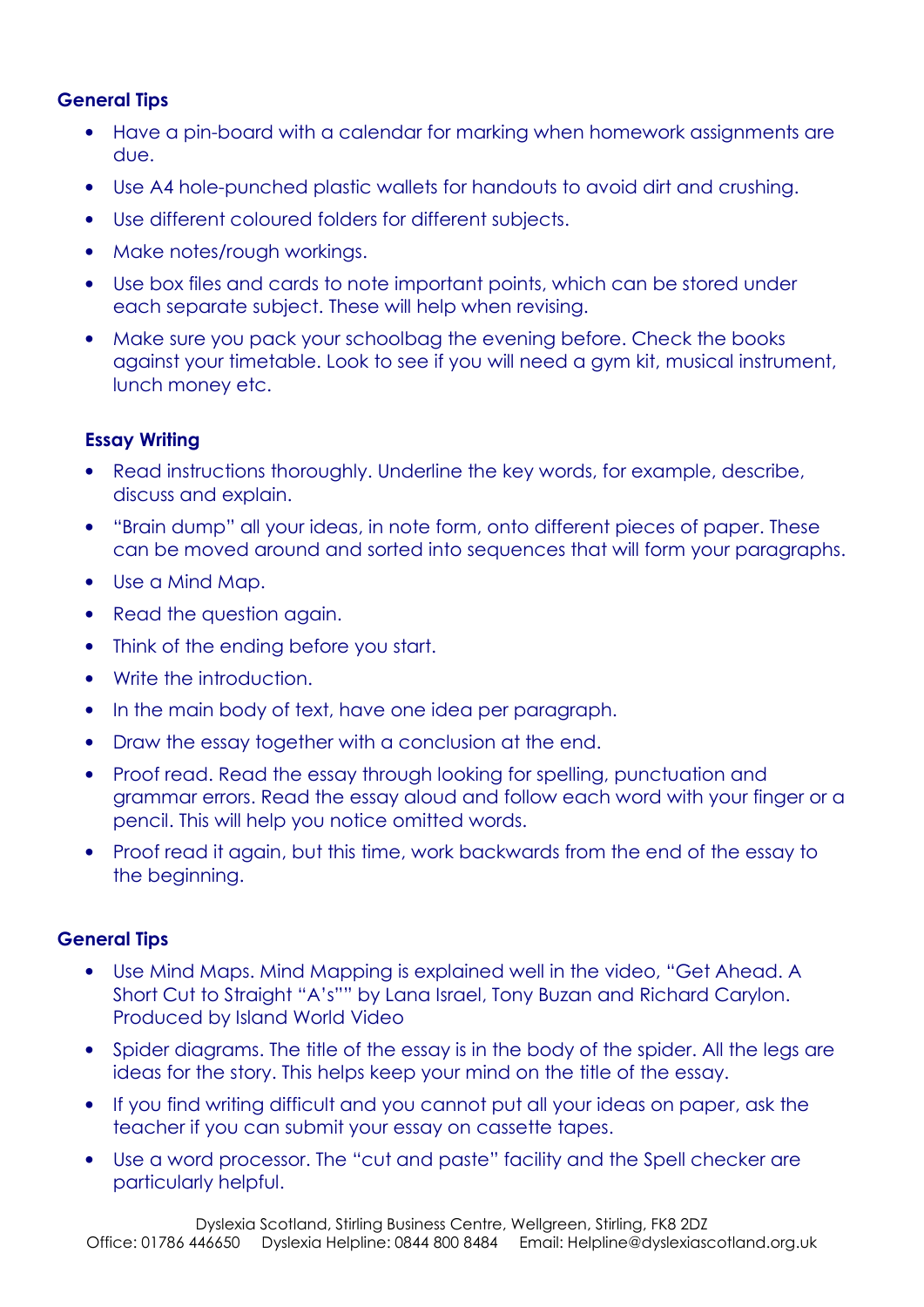# SUGGESTED READING LIST

| <b>Books</b>                                                                                                                                                                                         | <b>Supplier</b>                 | <b>Phone No.</b> |
|------------------------------------------------------------------------------------------------------------------------------------------------------------------------------------------------------|---------------------------------|------------------|
| <b>Dyslexia - A Brief Guide for Parents</b><br>(Indications, what is dyslexia, hints and tips, refers to<br>Scottish system. Compiled by parents and teachers<br>with vast<br>knowledge of dyslexia) | <b>Dyslexia Scotland</b>        | 01786 446650     |
| <b>Overcoming Dyslexia - Bevé Hornsby</b><br>(an overview of dyslexia and how it affects a child<br>with useful hints and tips on how to help)                                                       | Hornsby                         | 0207 7223 1144   |
| <b>How To Detect and Manage Dyslexia</b><br>by Philomena Off<br>(an overview of dyslexia, history, definitions, what is<br>etc.; more like a handbook)                                               | Heinemann                       | 01865314301      |
| This Book Doesn't Make Sense - Jean Augur<br>(Summaries the author's home and classroom<br>experiences and has practical advice on how to<br>help dyslexic people develop to their full potential)   | Whurr                           | 0207 359 5979    |
| Let's Discuss Dyslexia<br>(A book for young people (P6+) to read to<br>help them understand dyslexia)                                                                                                | Desktop Publishing 01652 688781 |                  |
| So You Think You Have Problems<br>(For young people in early primary school to<br>help them understand dyslexia)                                                                                     | Egon Publishers                 | 01462894498      |
| A Parent's Survival Guide - Christine Ostler<br>(coping and dealing with a dyslexic child from<br>the parents point of view - a good overview)                                                       | <b>SEN Marketing</b>            | 01924 871697     |
| <b>Study Skills (suits late primary/secondary)</b><br>by Christine Ostler<br>(hints and tips for organisation, studying, essay writing etc)                                                          | <b>SEN Marketing</b>            | 01924 871697     |
| <b>Advanced Study Skills (suits secondary/students)</b><br>by Christine Ostler<br>(more advanced tips for organisation, essay<br>structure, timetabling - very good book)                            | <b>SEN Marketing</b>            | 01924 871697     |
| <b>Toe By Toe - Keda Cowling</b><br>(Helps with teaching reading. Suits ages 8 - 80!<br>see website for more infowww.toe-by-toe.co.uk<br>& www.kedapublications.co.uk)                               | Keda Learning                   | 01274 598807     |
| <b>Stride Ahead - Keda Cowling</b><br>(to aid comprehension - should have a reading<br>age of 9 before beginning this)<br>Dyslexia Scotland, Stirling Business Centre, Wellgreen, Stirling, FK8 2DZ  | Keda Learning                   | 01274 598807     |

Office: 01786 446650 Dyslexia Helpline: 0844 800 8484 Email: Helpline@dyslexiascotland.org.uk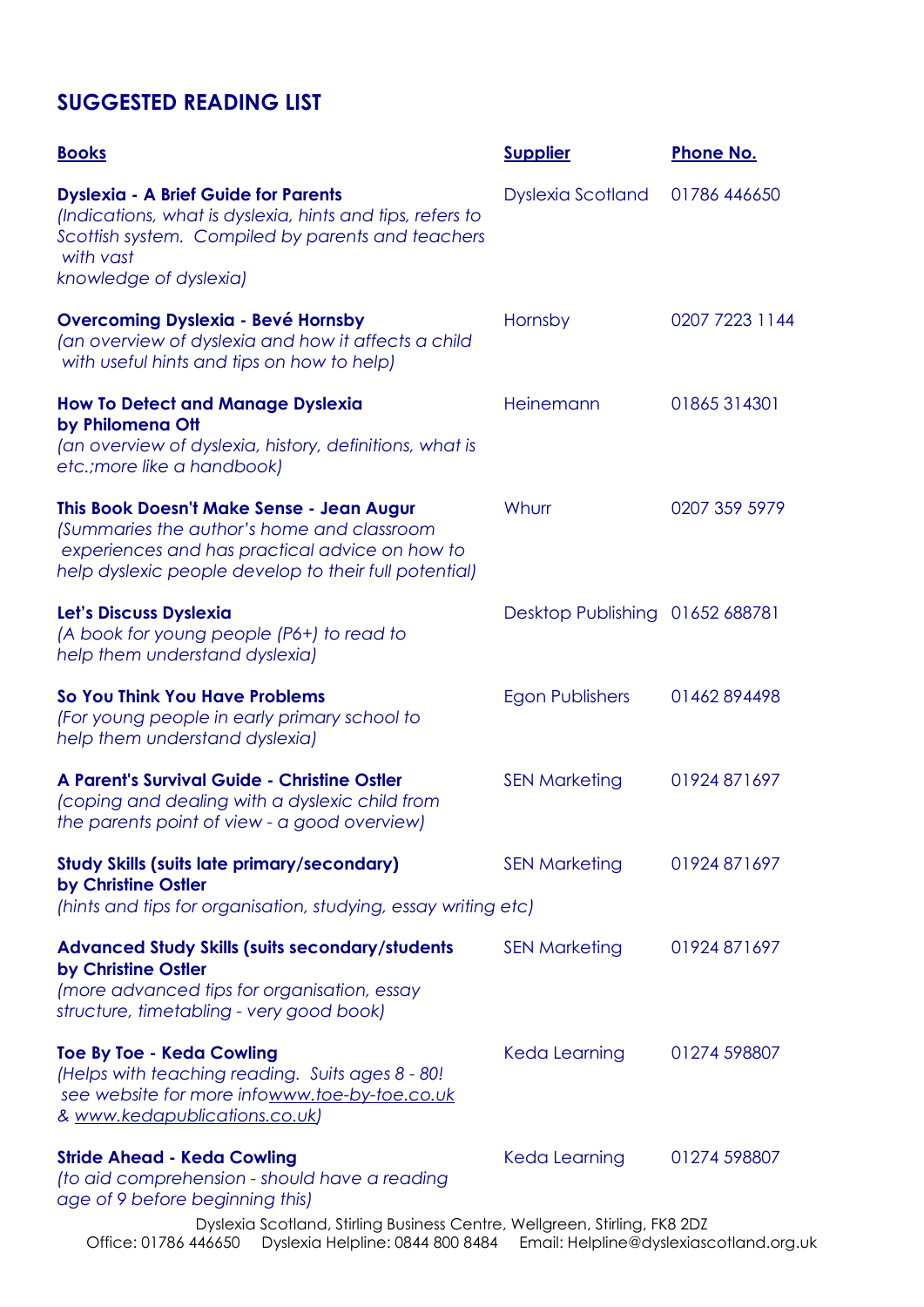| <b>Books</b>                                                                                                                                                                                                                                                           | <b>Supplier</b>      | <b>Phone No.</b> |
|------------------------------------------------------------------------------------------------------------------------------------------------------------------------------------------------------------------------------------------------------------------------|----------------------|------------------|
| Wide selection of `Mind Mapping' books available                                                                                                                                                                                                                       | <b>Buzan Centres</b> | 01202 674676     |
| <b>Seven Ways to Help Your Child with Maths</b><br>(practical suggestions for stimuatling maths<br>through everyday examples, games and activities)                                                                                                                    | <b>REM</b>           | 01458 254750     |
| Power of 2<br>(reinforces and practices numeracy work suitable<br>for all ages)                                                                                                                                                                                        | <b>SEN Marketing</b> | 01924 871697     |
| <b>Seven Ways to Help Your Child with Reading</b><br>(practical suggestions for stimuating reading<br>through everyday examples, games and activities)                                                                                                                 | <b>REM</b>           | 01548 254750     |
| <b>Dyslexia - Successful Inclusion in the</b><br><b>Secondary School</b><br>(increasingly dyslexia is becoming an inclusive issue.<br>This book gives useful help on addressing the needs<br>of the dyslexic student, subject specific info, school<br>management etc) | <b>SEN Marketing</b> | 01924 871697     |
| <b>Revised Structured Cursive Writing</b><br>(a programme to help with teaching cursive<br>writing-Includes pen)                                                                                                                                                       | Ann Arbor            | 01668 214460     |
| <b>The Word Wasp - Harry Cowling</b><br>(Structured multisensory one-to-one workbook<br>teaches the spelling rules through phonic spelling)                                                                                                                            | <b>SEN Marketing</b> | 01924 871697     |
| <b>Specific Learning Difficulties (Dyslexia)</b><br>A Teachers Guide by Dr. Margaret Crombie<br>(a practical guide for teachers who wish to know<br>about teaching a dyslexic pupil)                                                                                   | Ann Arbor            | 01668 214460     |
| <b>Maths &amp; Dyslexics - Anne Henderson</b><br><b>Maths for the Dyslexic - Anne Henderson</b><br>(information & practical guide to support<br>dyslexic pupils with mathematic difficulties.)                                                                         | <b>SEN Marketing</b> | 01924 871697     |
| <b>Mathematics for Dyslexics - Chinn &amp; Ashcroff</b><br>What to Do When You Can't Tell the Times Tables<br>What to Do When You Can't Add and Subtract<br>Practical information and advice to support<br>mathematics)                                                | <b>SEN Marketing</b> | 01924 871697     |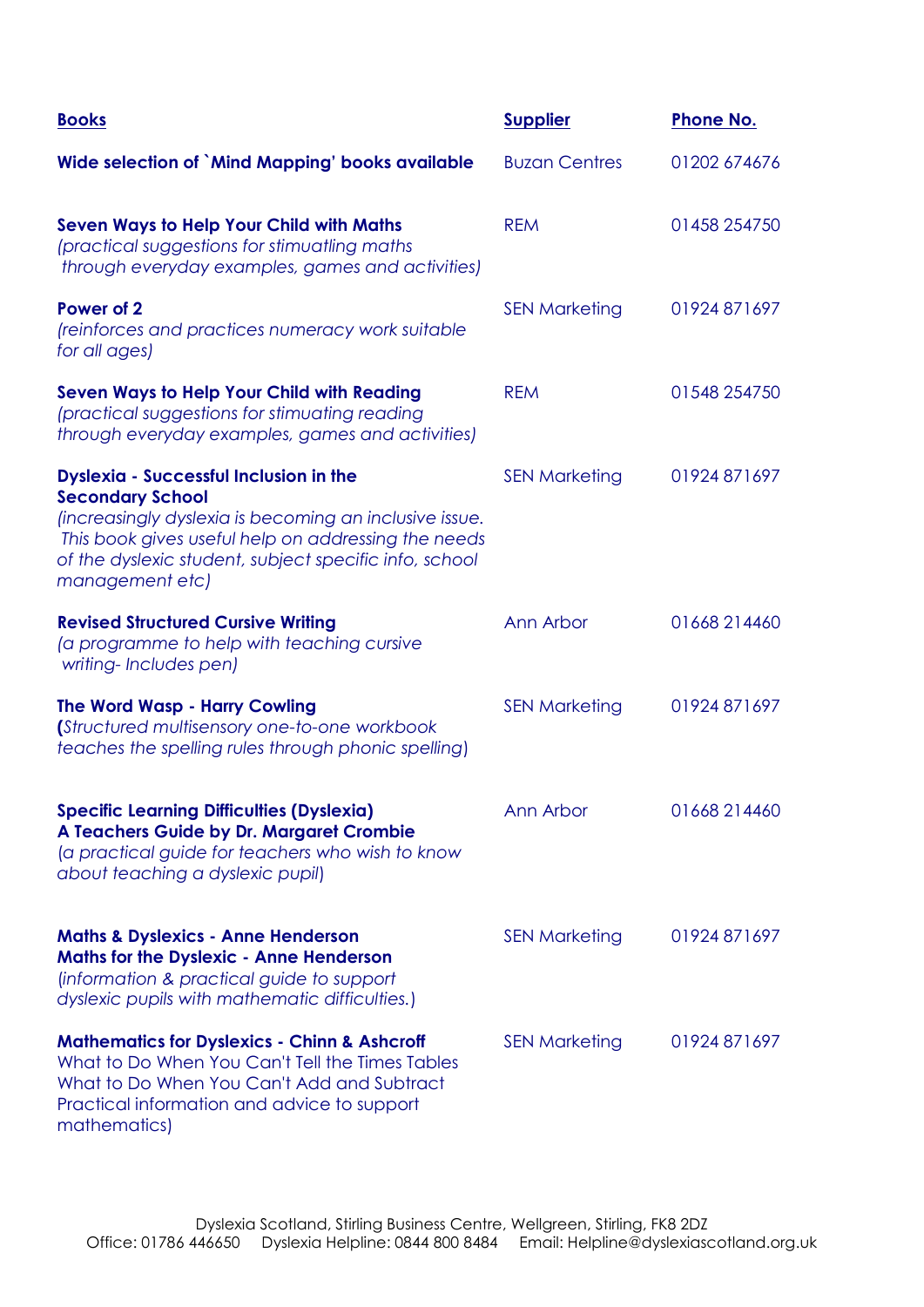| <b>Books</b>                                                                                                                                                                                                                                                                                                                                                                                                                                                                                                                                                                     | <b>Supplier</b>      | <b>Phone No.</b> |
|----------------------------------------------------------------------------------------------------------------------------------------------------------------------------------------------------------------------------------------------------------------------------------------------------------------------------------------------------------------------------------------------------------------------------------------------------------------------------------------------------------------------------------------------------------------------------------|----------------------|------------------|
| Demystifying Dyslexia - Krupska, Klein<br>(practical and informative guide to dyslexia,<br>adults/students)                                                                                                                                                                                                                                                                                                                                                                                                                                                                      | <b>SEN Marketing</b> | 01924 871697     |
| <b>Dyslexia and Stress - Miles &amp; Varma</b><br>(Presents documented evidence on dyslexia<br>and stress. This book comprises a series of essays on<br>stress at different ages and in a variety of circumstances)                                                                                                                                                                                                                                                                                                                                                              | Whurr                | 0207 359 5979    |
| <b>Dyslexia in the Workplace</b><br>(A book more suitable for the employer<br>and employee)                                                                                                                                                                                                                                                                                                                                                                                                                                                                                      | Whurr                | 0207 359 5979    |
| The Dyslexia Adult in a Non-Dyslexic World<br>(a comprehensive look at the world of dyslexic<br>adults based on personal experiences. The book<br>suggests strategies and creative solutions,<br>capitalising on their strengths.)                                                                                                                                                                                                                                                                                                                                               | Whurr                | 0207 359 5979    |
| <b>SWAP &amp; Fix Card Games</b><br>(These are essentially reading games, which can<br>be played with a helping adult or by a group in<br>the classroom. They are excellent for introducing<br>and reinforcing a spelling family/rule. The simple<br>compact design of the games appeals to primary<br>secondary and adult learners.)                                                                                                                                                                                                                                            | <b>GAMZ</b>          | 01684 562158     |
| <b>Dictionary of Perfect Spelling</b><br><b>By Christine Maxwell</b><br>This valuable resource is designed to make<br>using a dictionary accessible to even the<br>most reluctant speller. Look up a word as you<br>think it sounds or as you think it is written. If<br>you are wrong the word you looked up will<br>be in red with the correct spelling in black.<br>Hints of where to look, easy to read font,<br>keys to symbols and spelling rules, words<br>that can be confused are together with<br>clues as to their usage, tinted page edges<br>and useful appendices. | <b>SEN MARKETING</b> | 01924 871697     |